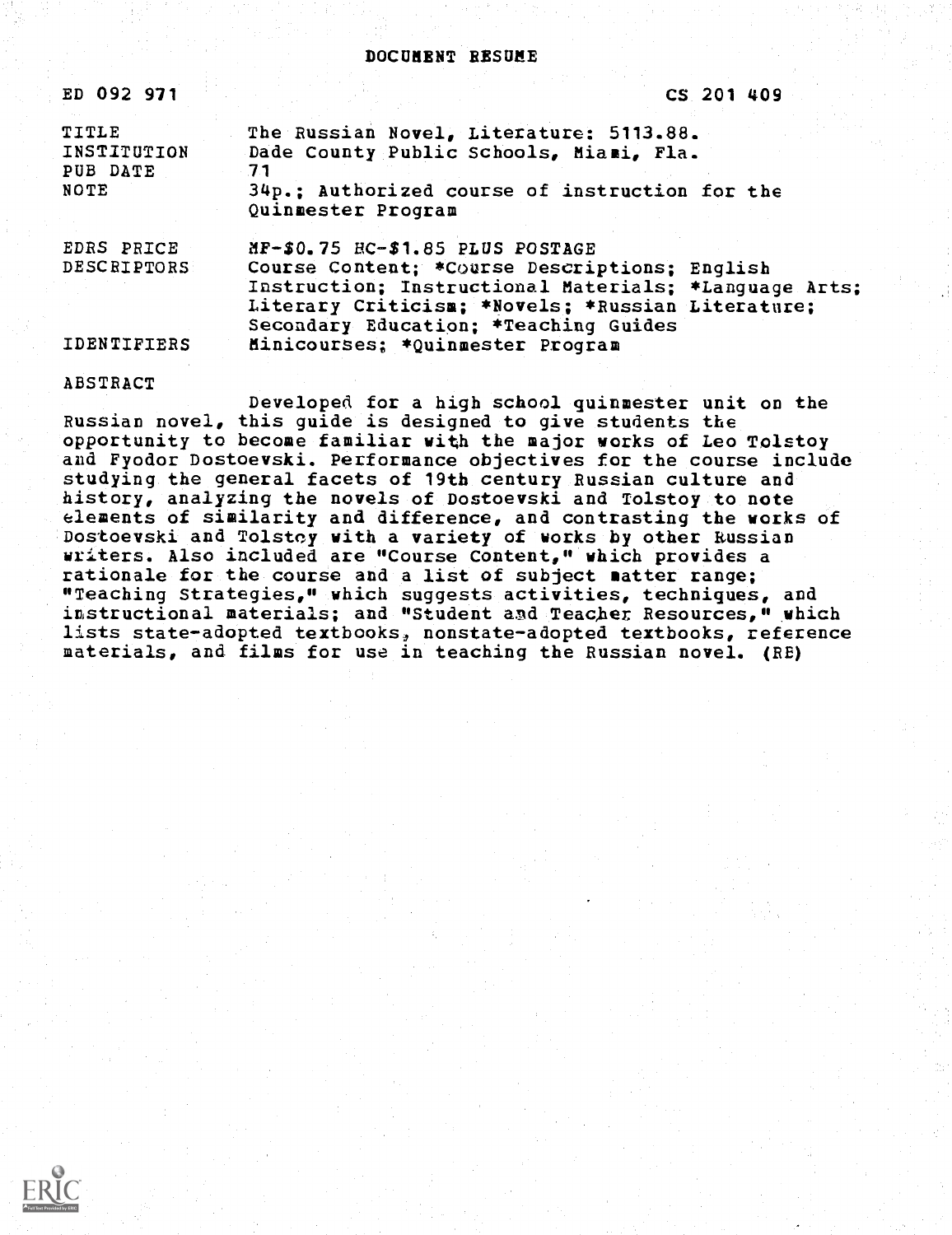US DEPARTMENT OF HEALTH.<br>
EDUCATION & WELFARE<br>
NATIONAL INSTITUTE OF<br>
EDUCATION & NET THIS<br>
THIS DOCUMENT THIS BEEN REPRO<br>
DUCED EXACTLY AS RECEIVED FROM<br>
ATING IT POINTS OF VIEW OR OPINIONS<br>
STATED DO NOT NECESSARILY REPR

# BEST COPY AVAILABLE



LANGUAGE ARTS The Russian Novel 5113.88 5114.164 5115.179 5116.186

DIVISION OF INSTRUCTION - 1971

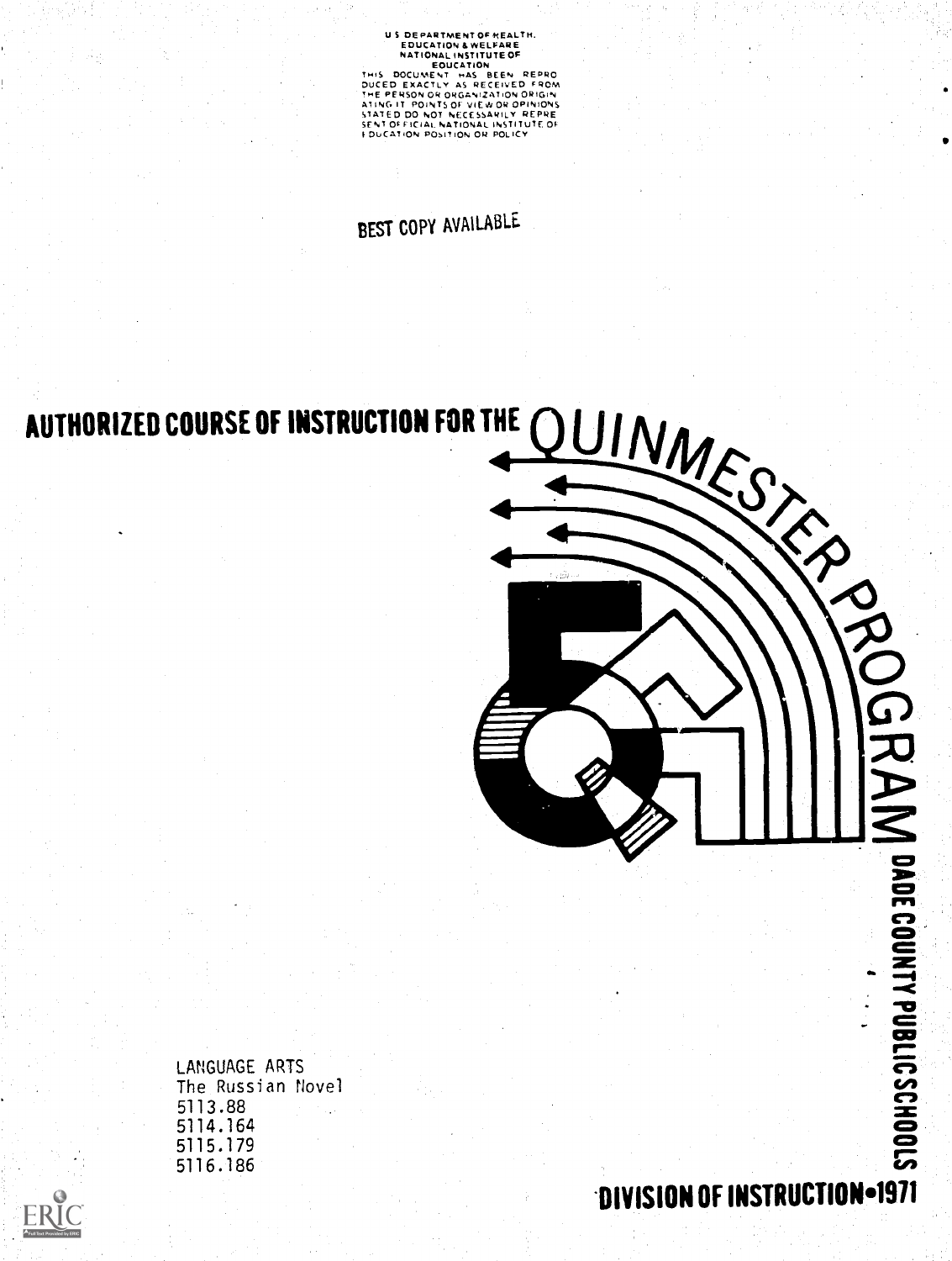# The Russian Novel

5113.88 5114.164 5115.179 5116.186

Literaturn

DIVISION OF INSTRUCTION Dade County Public Schools miari, Florida 1971

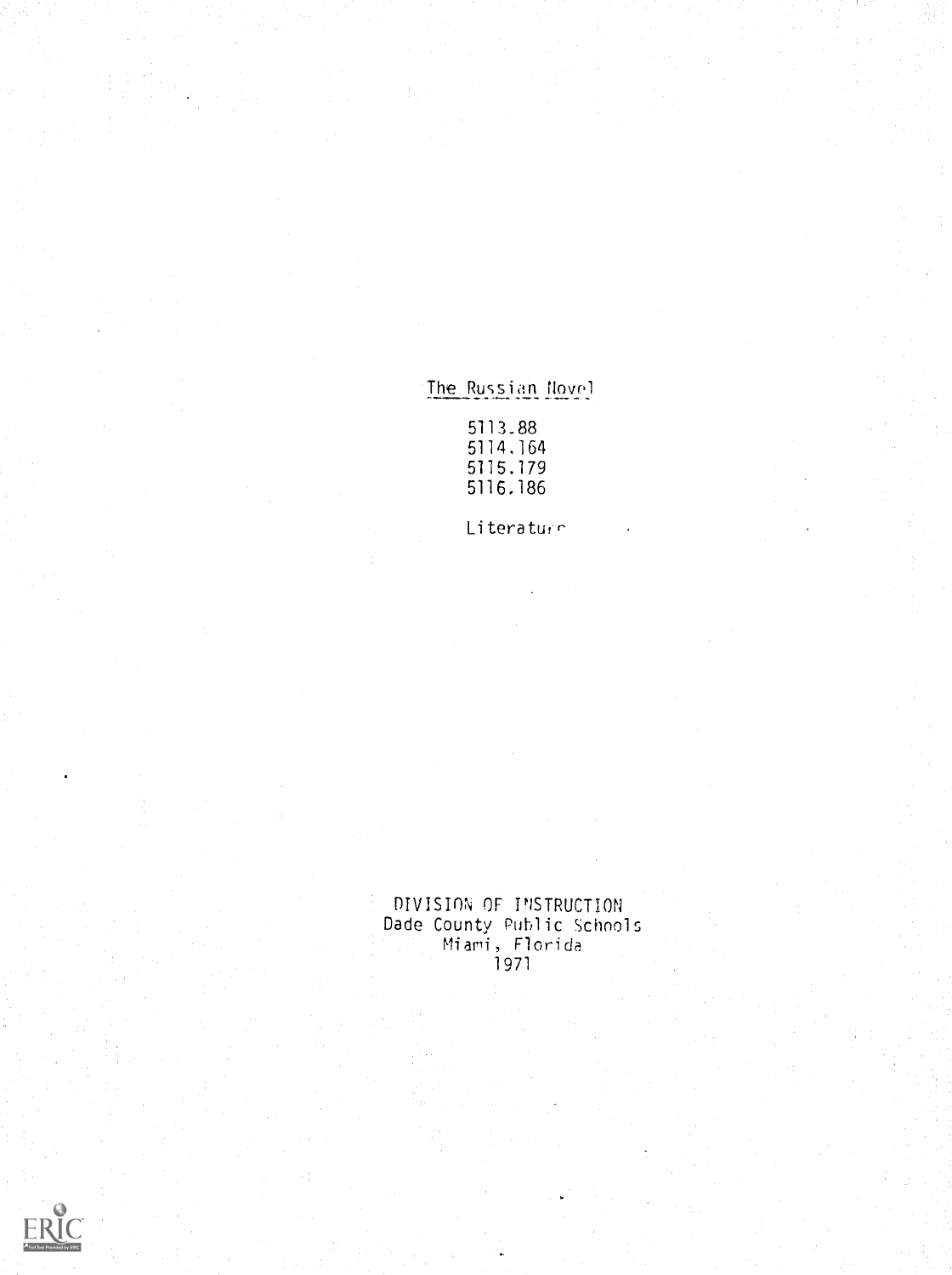## DADE COUNTY SCHOOL BOARD

Mr. William Lehman, Chairman Mr. G. Holmes Braddock, Vice-Chairman Mrs. Ethel Beckham Mrs. Crutcher Harrison Mrs. Anna Brenner Meyers Dr. Ben Sheppard Mr. William H. Turner

Dr. E. L. Whigham, Superintendent of Schools Dade County Public Schools Miami, Florida 33132

Published by the Dade County School Board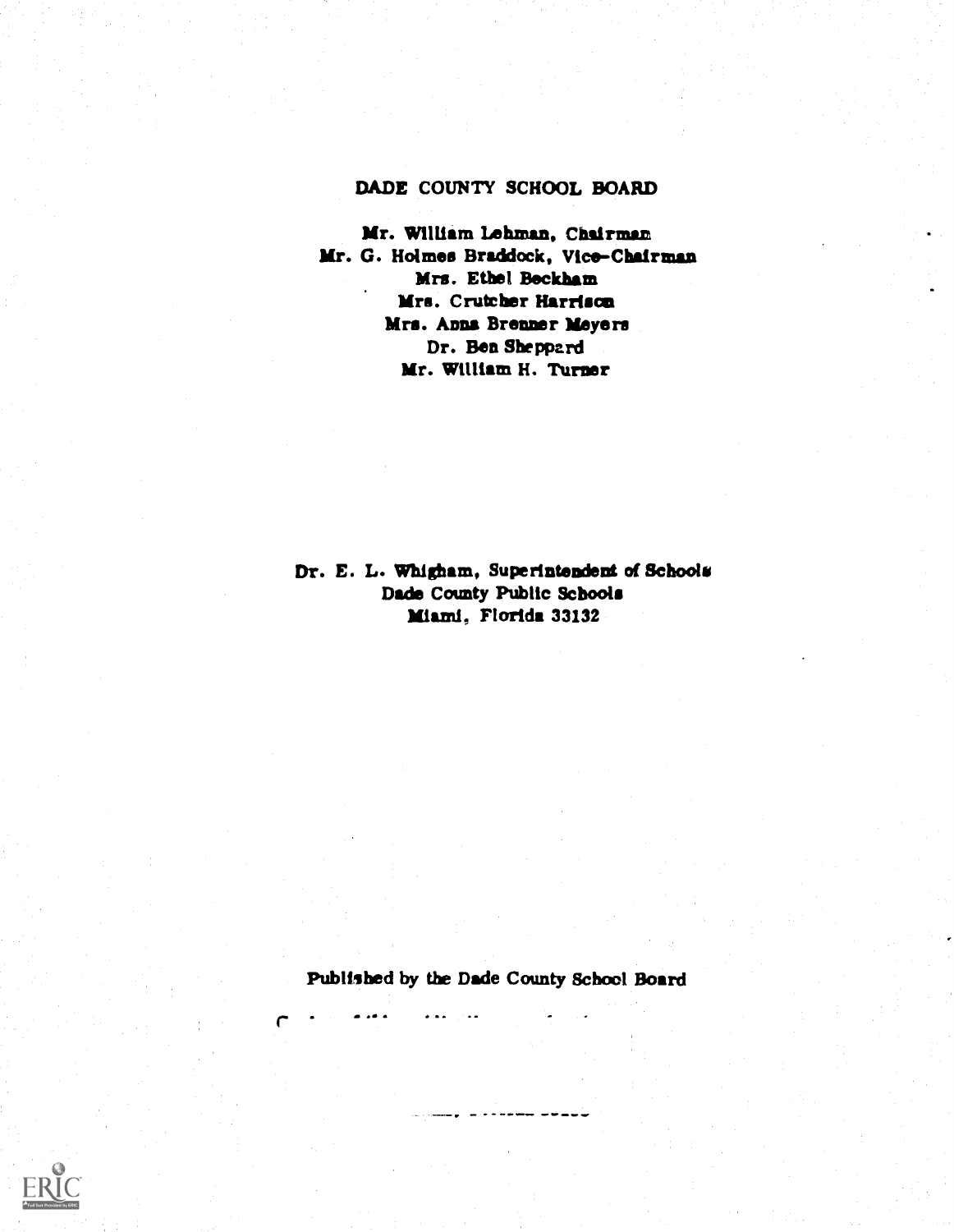**COURSE** NUMER 5113.88 5114.164 511',.119 S116.186

#### COURSE TITLE: THE RUSSIAN NOVEL

COURSE DISCRIPTION: Primarily a comparison and contrast of the novels of Tolstoy and Dostoevski, through examination of such works as War and Peace, Anna Karenina, Motes from the Underground, Crime and Punishment, and the Brothers Karamazov.

#### I. PERFORMANCE OBJECTIVES

- A. Presented with the general facets of nineteenth centure Russian culture and history, students will apply this knowledge to a variety of Russian short stories.
- B. Given novels by Dostoevski and Tolstoy to read, students will analyze them to note elements of similarity anti difference.
- C. Presented with a variety of works by other Russians, students will contrast each with the works ef Dostoevski and Tolstoy that they have studied.

### II COURSE CONTENT

#### A. Rationale

The Russian novels, particularly those of Tolstoy and Dostoevski, have long been recognized as part of the mainstream of world literature. War and Peace, Anna Karenina, Crime and Punishment and The Brothers Karamazov belong to the same order of literary excellence and cultural importance as Moby Dick, Madam Bovary, Vanity Fair, and other mesterpieces of world literature.

This course, concentrating on the two giants of the  $\hspace{0.1cm}$   $\hspace{0.1cm}$ Russian novel, Leo Tolstoy and Fyodor Dostoevski, will give students the opportunity to become familiar with their major works. They will examine these works as artistic creations: original constructions of plot. characterization, theme, and symbol. In adoltion, they will be enabled to see them as crystallizations of the moral, relinious, and political life of ninete,oth century Russia, phenomena which may be profitably compared and contrasted with some important contemporary events.



 $-1-$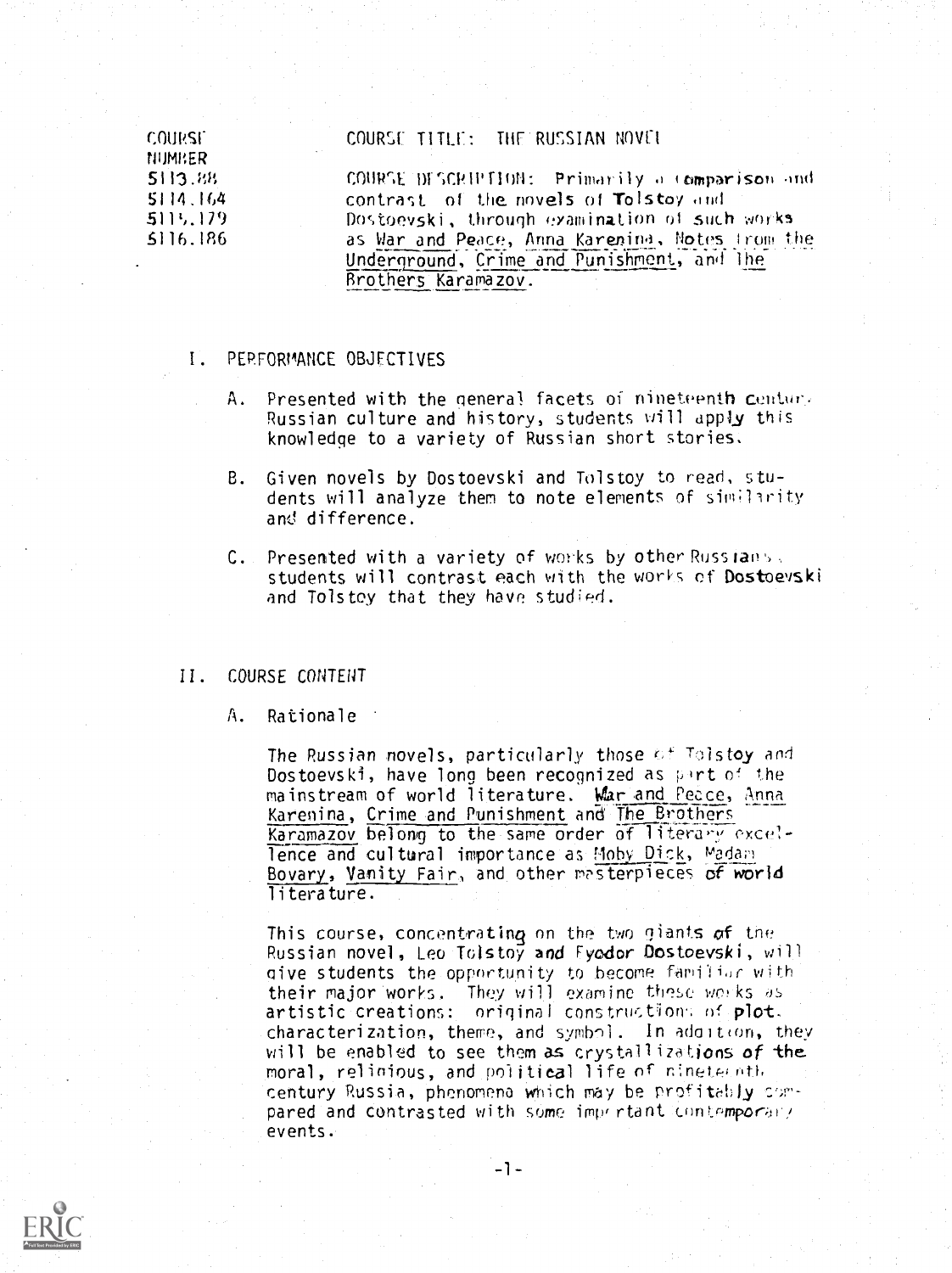As in all depth studies of literature, it is intended that the student emerge from the course more aware of the variety, complexity, and sheer wonder of being human.

- B. Range of subject matter
	- 1. Historical, cultural, contemporary background material
	- 2. Literary qualities applicable to fiction
	- 3. Dostoevski and Tolstoy as representative novelists
	- 4. Overview of other Russian authors

### III. TEACHING STRATEGIES

- A. Presented with the general facets of nineteenth  $q$  ntury Russian culture and history, students will apply this knowledge to a variety of Russian short stories.
	- 1. Have the class discuss their impressions of Russia and the Russian people.
	- 2. Give students, after they have shared their own views of Russians, a dittoed copy of a number of Russian proverbs. Discuss the denotative and the connotative meaning of each. What additional information about the nature of the Russian people do these proverbs present?
		- a. A woman has more tricks than a house has bricks.
		- b. A woman laughs when she can, but cries whenever she wishes.
		- c. Jealousy and Love are sisters.
		- d. Cabbage soup thick, a wife good and merk  $\vdash$ what else need any man seek?
		- e. Fortune and Misfortune are next-door reignbors.
		- f. A pocketful of luck is better than a sackful of wisdom.
		- g. There'll be a holiday up our alley, too, someday.

 $-2-$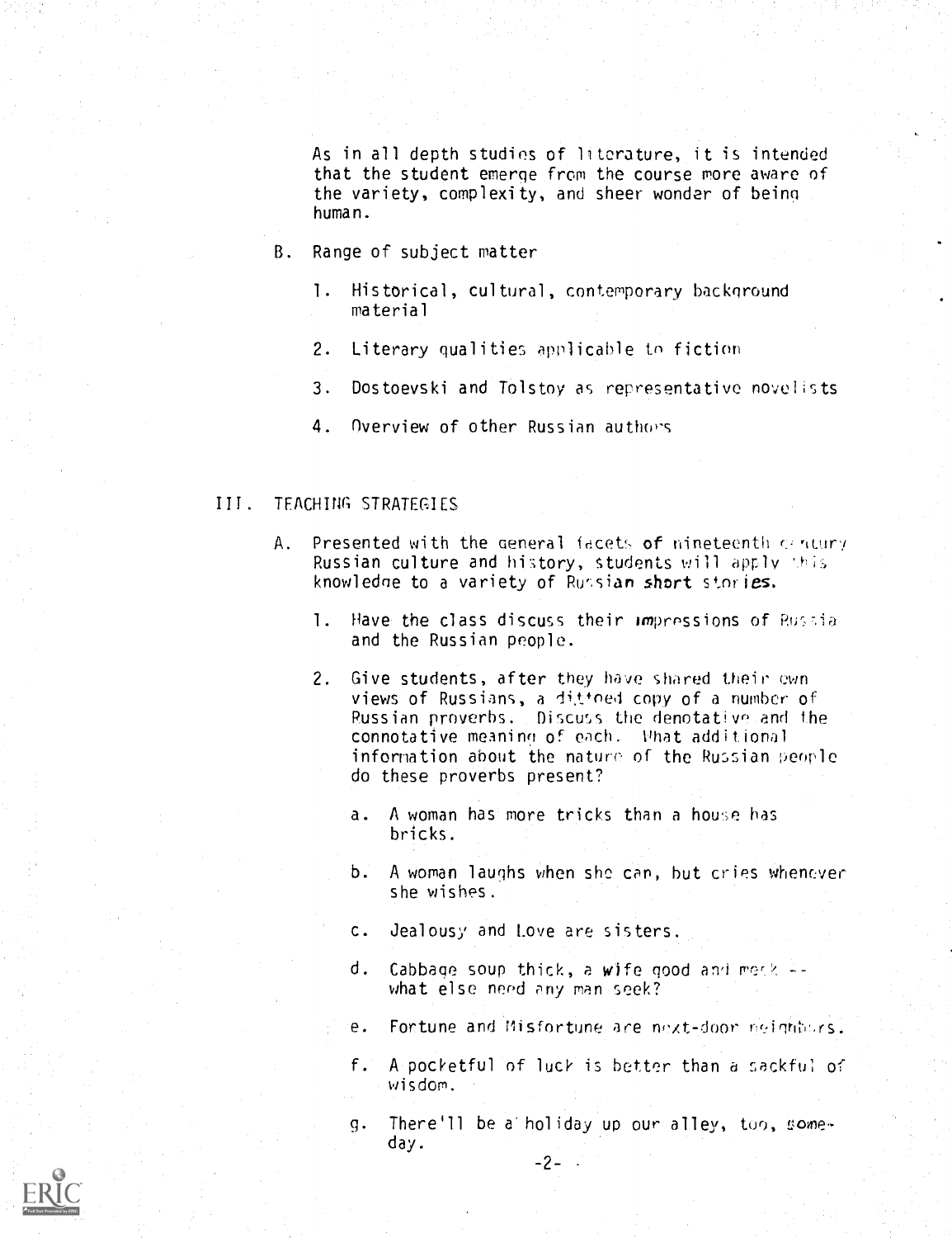- h. Only a hammer of gold can open a door of iron.
- i. When money speaks, Truth keeps its mouth shut.
- j. The bear dances, but the Gypsy bear-leader takes the money.
- k. Keep a thing seven years and it's bound to come in handy.
- 1. The seller needs but one eye; the buyer, a thousand.
- m. Fools you never reap nor sow -- just of themselves they always grow.
- n. An empty sack won't stand up.
- o. When the head is thick, it's the feet that suffer.
- p. There's no wise answer to a fool's question.
- q. You can't buy wisdom abroad if there's none at home.
- r. He went to clip the sheep and came home without his coat.
- s. He goes fishing for stars shining on water -with a sieve.
- t. If all fools wore white caps, we'd look like flock of sheep.
- u. The Russian is clever but always too late.
- v. The German may be a nood fellow, but it's better to hang him.
- w. If you're a rooster, crow; if you're a hen, lay eggs.
- $x.$  The ravens don't peck one another's eyes  $\omega t$ .
- y. Lie down with dogs and you'll net up with fleas.
- z. A father's blessing won't sink in water nor will fire burn it.

-3-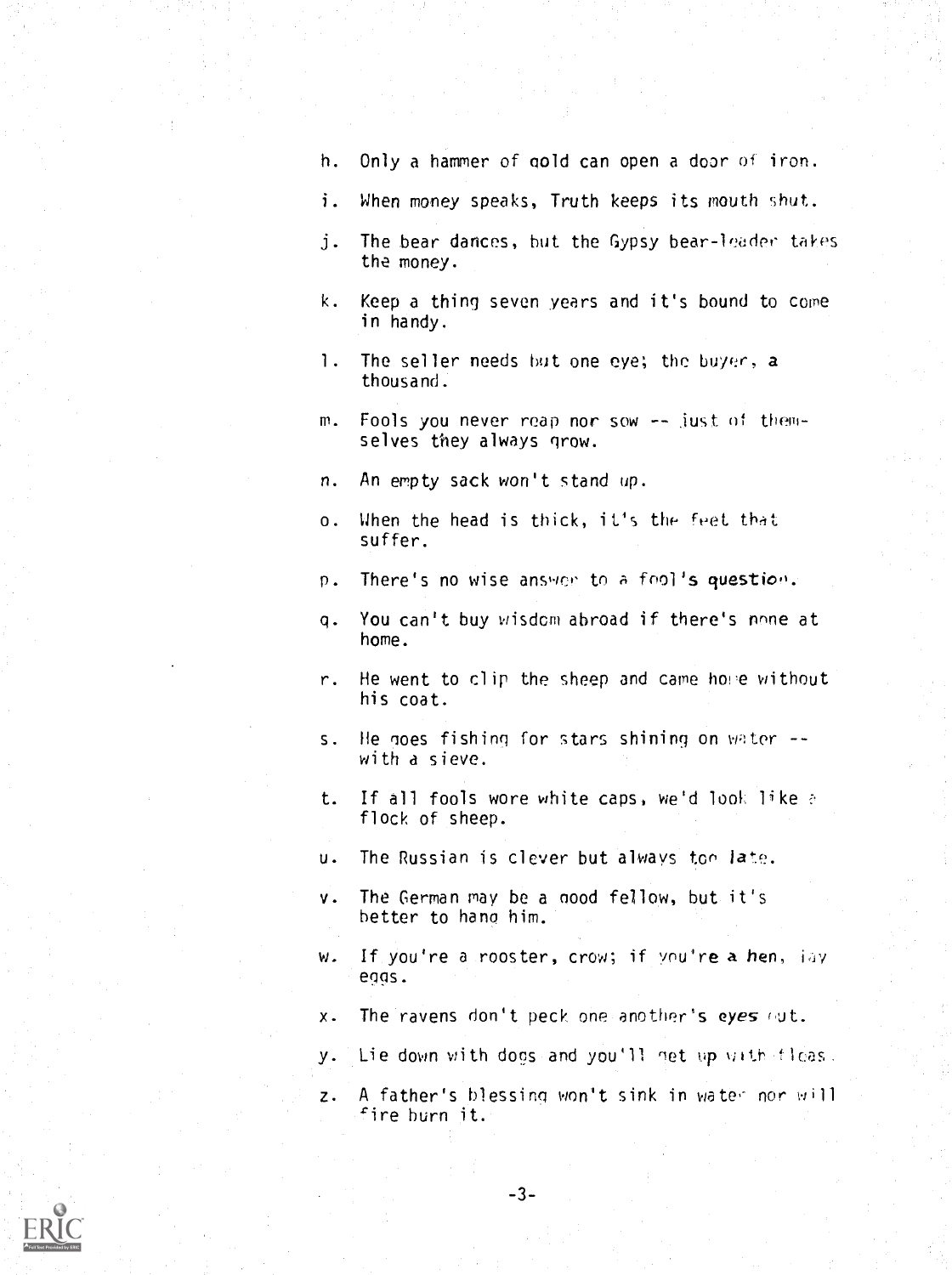- aa. He who adds but a straw to the widow's thatch pleases Cod.
- $bb.$  A spoonful of  $tar$  is enough to spoil  $d$ cask of honey,
- cc. The bashful beggar noes hungry.
- dd. A good reputation stands still; a had one runs.
- ee. A good friend is better than a thousand relatives
- ff. A thousand friends are all too few: nne enemy is one too many.
- an. A new friend is an uncrocked nut.
- hh. Measure your cloth ten times--you can cut it but once.
- ii. The elbow is near, but try to bite it.
- $jj.$  When you die, even a grave is comfortable.
- kk. A man can bear any hurden, provided it's on somebody eise's shoulders.
- 11. A man can get used to anything but hanninn.
- mm. The official picks up his pen -- the peasant starts prayinn, and birds fall from the sky.
- Ane and youth know not the same truth.  $n_{\rm E}$ .
- 00. No man can die two deaths, and no man can escape one.
- pp. The greatest Czar must be put to bed and the greatest  $\sim$ with a shovel at last.
- en. If God is with you, you tan cross the ocean: if He isn't, don't cross your threshold.
- Pray to God, but keep rowing toward shore. rr.

 $-4-$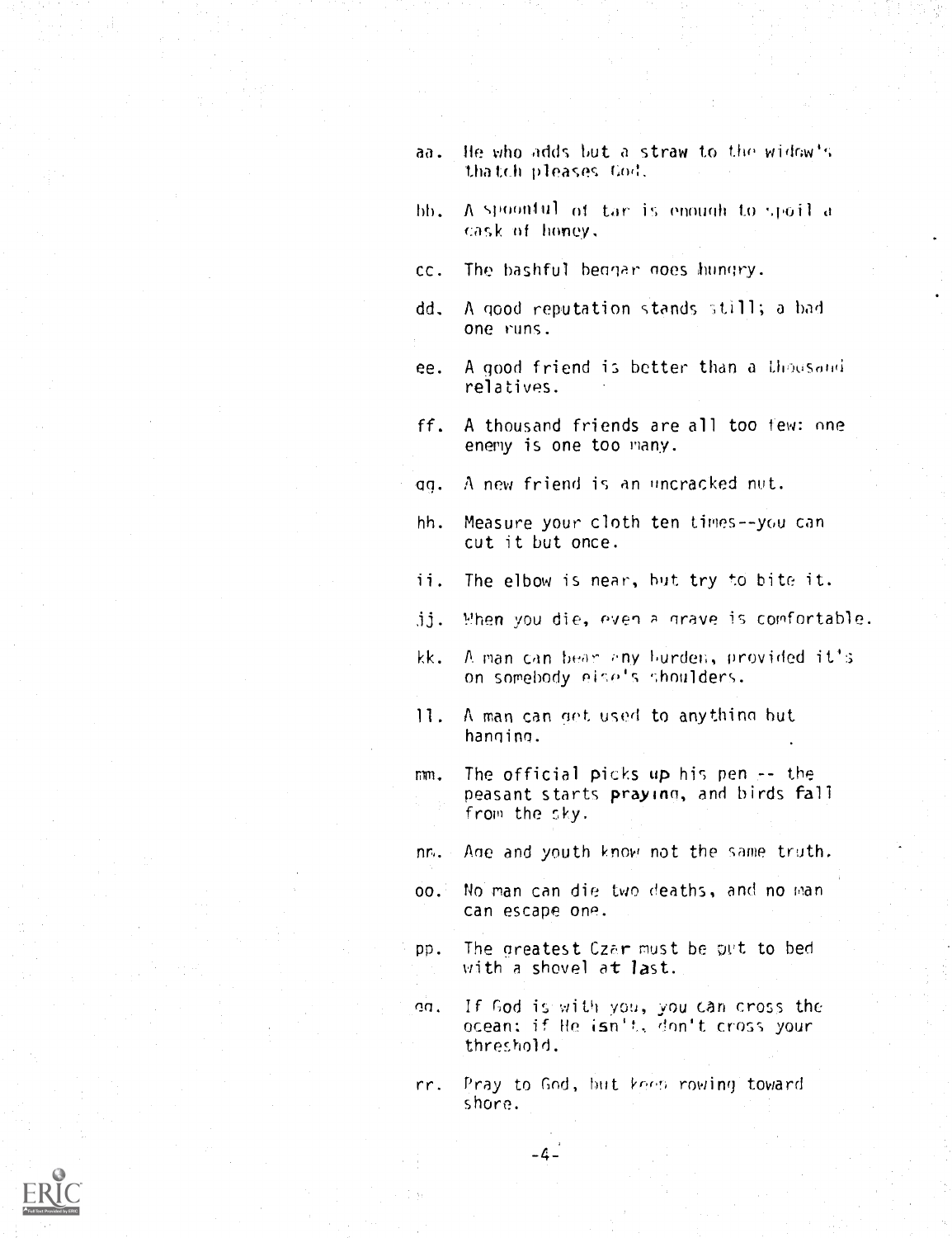- ss. If you have a hundred rubles, the law is on your side.
- tt. It's only the poor thieves that get hanged.
- uu. lb man is a thief till he's caught.
- vv. Better to beg than steal, but better to work than beg.
- $3.$  Have students construct a time line on butcher's paper of major events in Russia's historical past. Teachers might wish students to ferret out these for themselves or they.might present students with a jumbled list and have then,after investieation, put the events in chronological order. Once these are arranged, have each student select one for indepth research. Reports might be accompanied by pictures projected on an opaque, music, or an anpropriate filmstrip. Students might compare and contrast the results of their investigation with their own preconceptions. Some major events to include are:
	- a. Became known officially as the Union of Soviet Socialist Republics (U.S.S.R.)--1922
	- h. Colonies established along the Black Sea by Greek adventurers  $\rightarrow$  7th century B.C.
	- c. Tatar (Tarter) invasion destroyed Kiev and caused population center to shift to Moscow.
	- d. Novgorod and Kiev, centers of civilizatinn -- 9th century A.D.
	- e. Prince Ivan III stopped payment of tribute to the Tatars and unified the principalities 1480
	- f. Invaded by barbarians: Goths, Huns, Khazars, Slays -- 3rd century A.D.
	- 9. Serfs' revolt -- lbth century
	- h. Duke Vladimir Lot. Kiev made Greek Orthodox Christianity the state religion -- 988 A.D.
	- i. Ivan IV("the Terrible") took title of Tsar (Caesar) and subjugated nobles who, in turn, ultimately made serfs of the peasants.

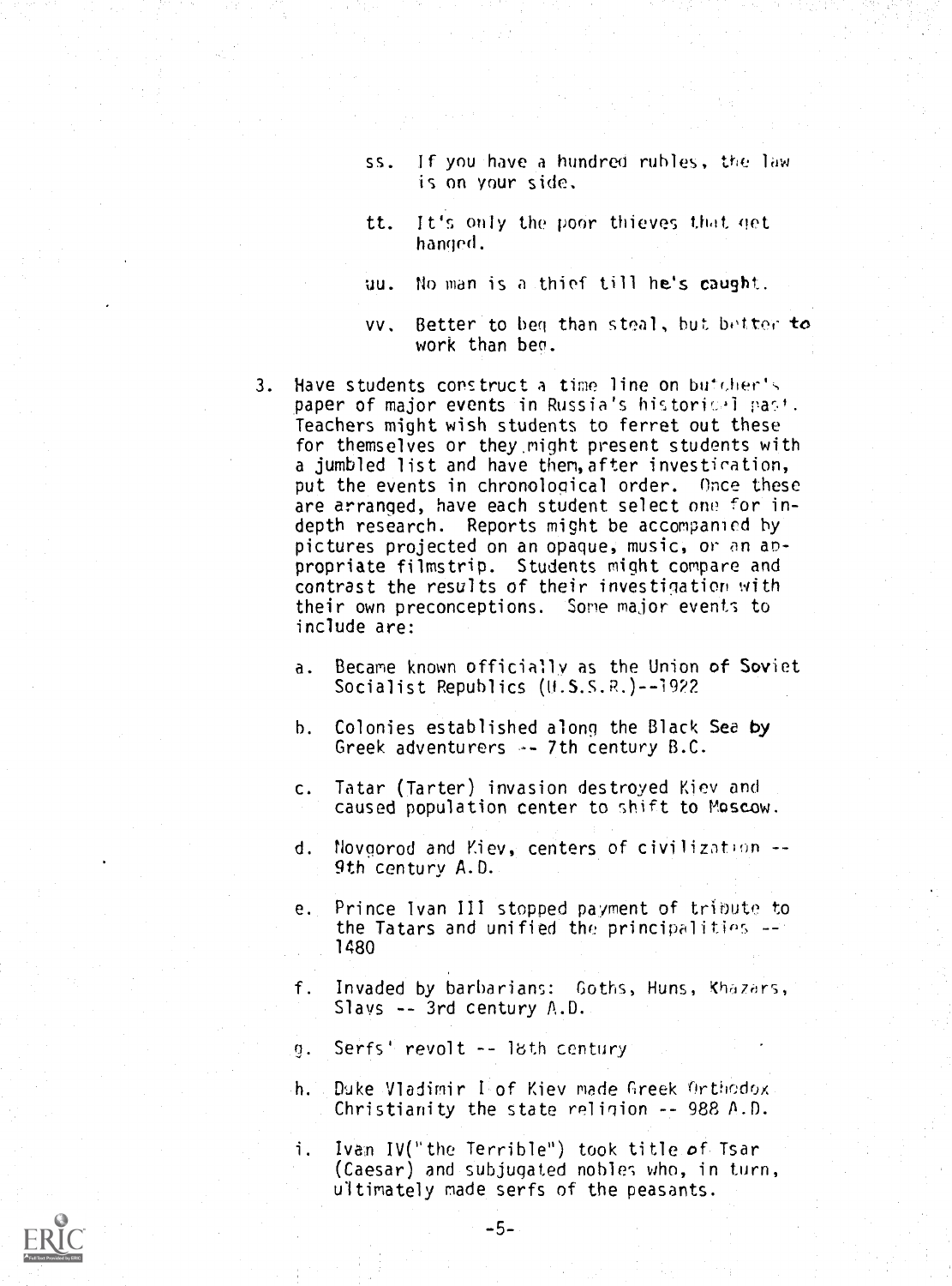- j. South Slavonic alphabet invented by Cyril --855 A.D.
- k. Catherine  $\Pi$  ("the Great") continued expansion policies of Elizabeth and Peter - 1762.
- 1. Michael Romanov made Tsar -- 1613.
- m. Napoleon defeated -- 1812.
- n. Decembrist liberal revolt -- 1825 -- and Polish revolts -- 1830 and 1863
- o. Peter I ("the Great")  $-$  1689-1725  $-$  imported Western civilization.

p. Alexander II emancipated serf; -- 1861.

q. Russo-Japanese War -- 1904-1908

r. Alaska sold to the  $0.5. -1867$ .

- s. Oppressive rule of Nicholas i -- 1825-1855
- t. Bolshevik revolution and overthrow ci II, last Russian Tsar
- u. Nihilists' (The Pennies' Will) asassination of Alexander II -- 1881
- v. Part in World War I
- w. Revolution of 1905.
- x. Consequences of Rasputin's murder -- 1916
- y. Stalin's first Five Year Plan -- 1928
- $z$ . Activities of Lenin and Trotsky during  $1920-$ 22
- aa. Stalin's political puree  $-1935-39$
- bb. Germany invaded Russia -- 1941.
- CC. Stalin challenned Trotsky's leadership (19?4) and succeeded in having him expelled from the Party -- 1927.

dd. Russia's role in World War II

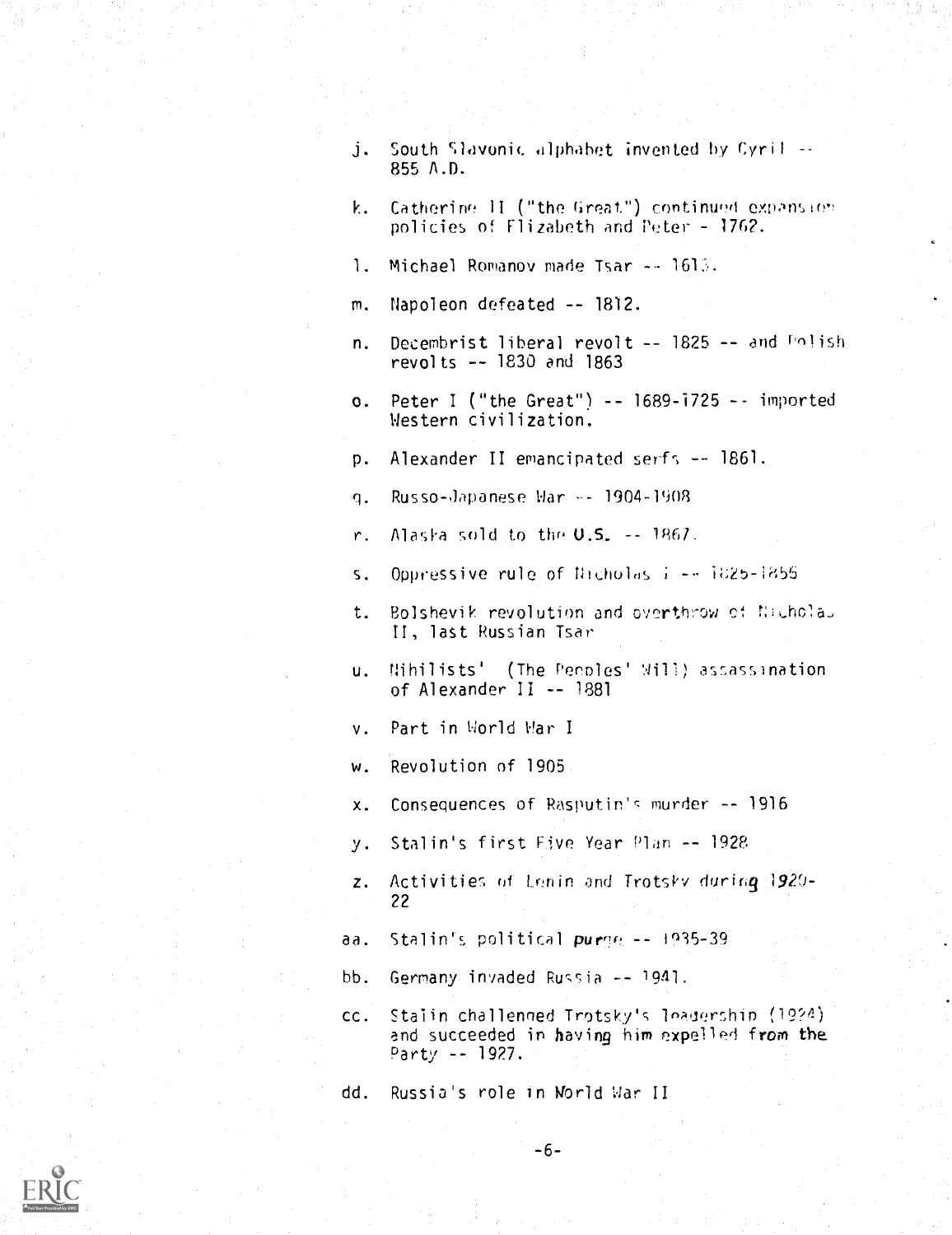- ee. Crimean War -- 1854-56
- ff. First Russian Duma -- 1906
- Georgi Malkov becomes Premier -- 1953. qq.
- hh. Khrushchev's attack on Stalin -- 1956
- ii. The Cold War
- jj. Khrushchev's meeting with Western powers at Geneva -- 1955
- kk. Russians 'iaunch world's first satellite -- 1957,
- 11. Poland and Hungary revolt -- 1956.
- th. Fluctuations of Russian foreign policy in the 1960's
- nn. Contemporary political activities
- 4. Assign students in-depth reports on individual sovereigns or form students into three grouris to research the reigning houses: kurik, Romanoff, and Romanoff-Holstein. Students who have seen Nicholas and Alexandra might prepare a special report on it.
- 5. Have the class view and discuss films on Russian geography, history, and culture such as:
	- a. Khrushchev and Berlin, Pts. 1.& 2 (1-31495, 97)
	- b. Lenin and Trotsky (1-31465)
	- c. Rise of Khrushchev, The, Pts. <sup>1</sup> & 2 (1-31499, 501)
	- d. Screen News Digest, Vol 10, Issue 4 (1-13?3)
	- e. Soviet Russia: From Revolution to Empire  $(1 - 13326)$
	- f. Stalin, Joseph V.  $(1-31574)$
	- g. U.S.S.R.: Family of Tashkent (Life on a Collective Farm) (1-13359)

-7-

h. U.S.S.R.: Pioneer Family of Bratsk (A Siberian  $City$  Is Born)  $(1-13355)$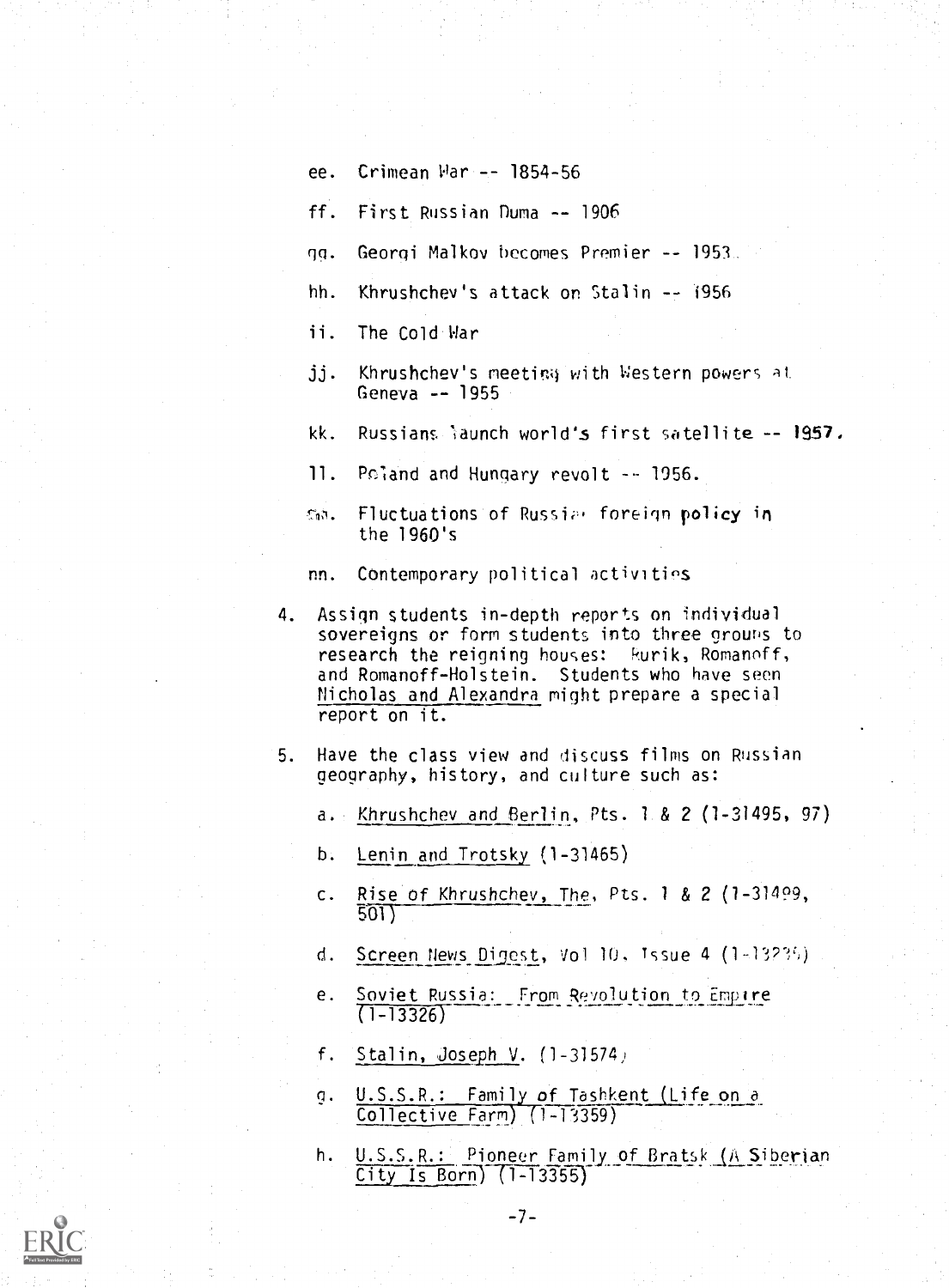- U.S.S.R.: Geography and Peoples Many Faces of a Vast Land) (1-1330)
- $j.$  Iron Curtain Lands  $(1-12590)$
- k. Moscow and Leningrad (1-01594)
- 1. Peoples of the Soviet Union (1-41164)
- m. Russia (1-31059)
- n. Russian Gymnastic Champions in the U.S.A.  $T1-11774$
- o. Russian Life Today (Inside the Soviet Union)  $(1 - 12593)$
- p. Russian Revolution, The (1-05197)
- q. Screen News finest, Vol. 4, Issue 5 (1- 12676)
- r. Screen News Digest, Vol. 5, Issue 1 (1- 12682)
- s. Screen News Digest, Vol. 5, Issue 2 (1-12683)
- t. Screen News Digest, Vol. 5, Issue 4 (1-12E85)
- u. Screen News Aigest, Vol. 6, Issue 1 (1-12692)
- 6. Invite Russian-born residents of the community representing different religious and social backgrounds to share their memories of Russia with students and answer questions from personal experience.
- 7. Have students or others who have visited Russia give a travelogue, preferably accompanied by pictures. They might also dive their impressions of Russian society today.
- 8. Show students slides of pictures from books and magazines of art objects, masterpieces of painting, sculpture, and architecture.
	- a. Carl Faberge
	- b. The Hermitage
	- c. Imperial or Winter Palace

-8-

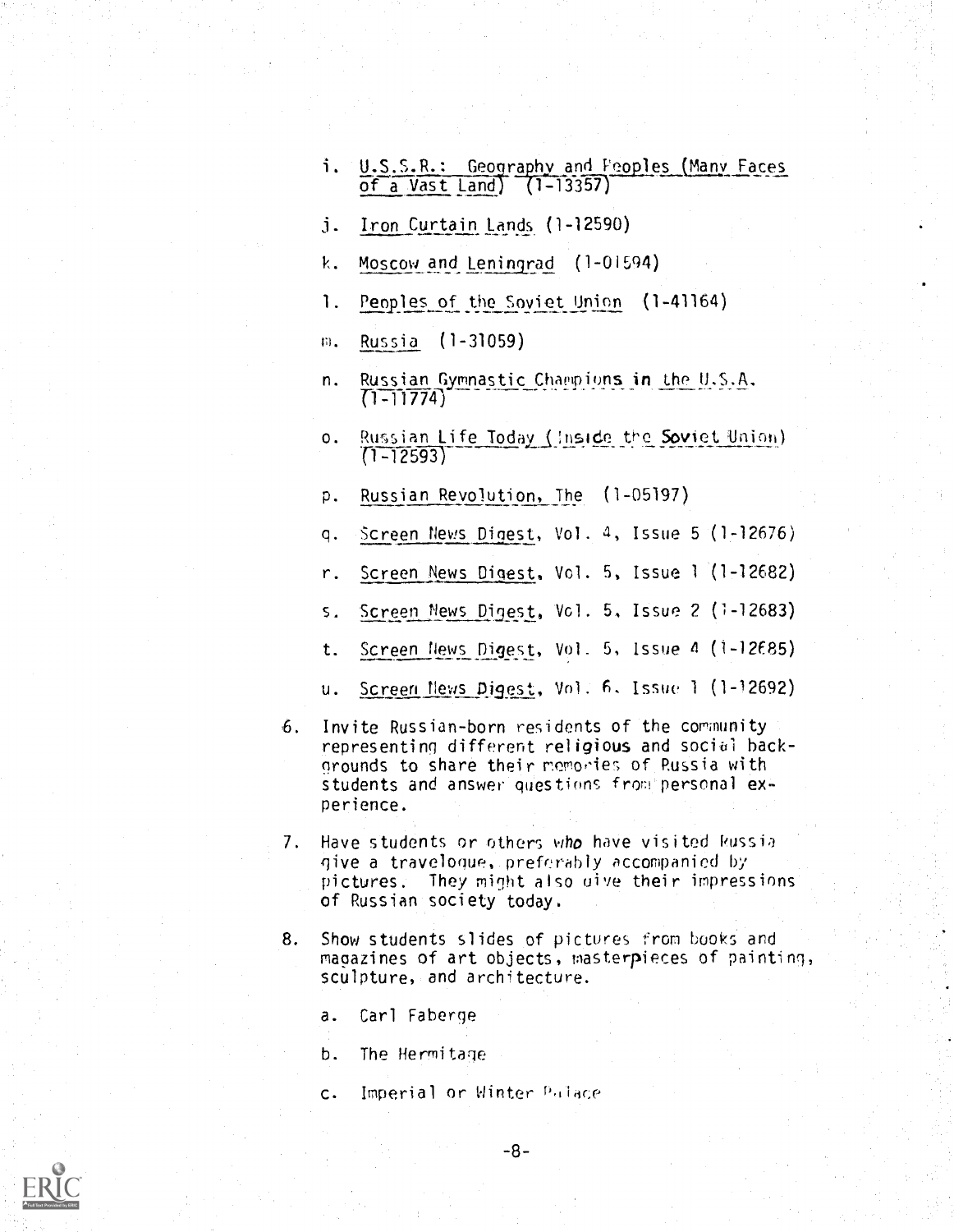d. House of Peter the Great

e. Cathedral of 5ts. Peter and Paul

f. The Kazan Cathedral

. The Kremlin

h. The (bell) Tower of Ivan Valiky

i. Romanoff Palace

j. Ernst Neizvestny

k. Bolshoi Theater (Moscow)

1. Icons

9. Have students listen to Russian rusic and watch ballet performances.

a. Borodin: Nocturne for Strings"

b. Moussorgsky, Modest:

(1) "Pictures at an Exhibition"

(2) "Boris Godunov"

c. Prokofiev,

(1) "Scythian Suite"

(2) "Peter and the Wolf"

(3) "The Love for Three Oranoes"

(4) "Classical Symphony"

 $d_{\infty}$ Rachmaninoff, Sergei:

(1) "Prelude in C# Minor"

(2) "Piano Concerto, No. 2"

(3) "Symphony #1 in 0 Minor"

e. Rimsky-Korsakov, Niknlai:

(1) "Scheherazade"

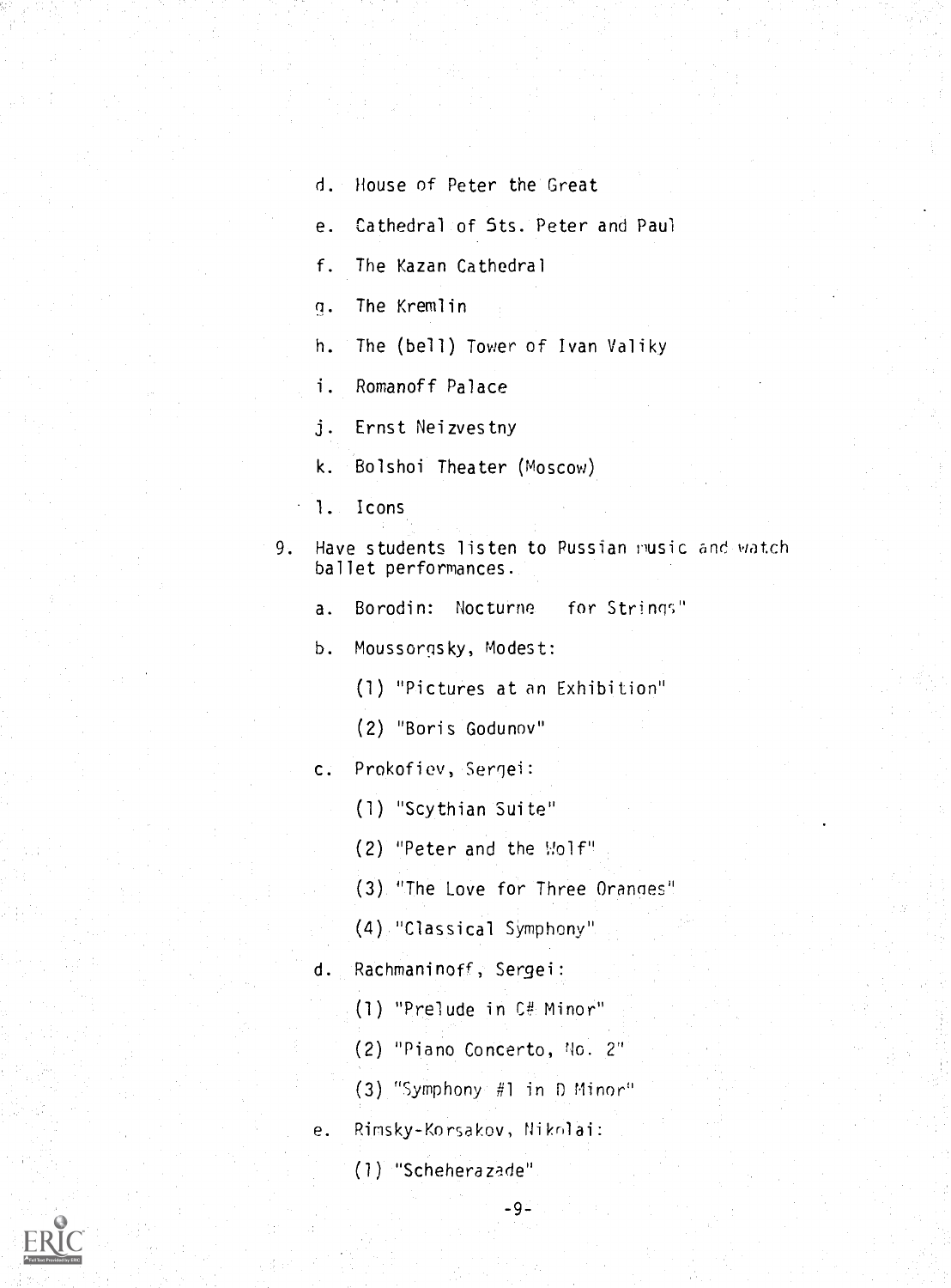(2) "The Flight of the Bumble Boo"

(3) "A Song of Indio'

(4) "Capriccio Espannol"

f. Shostakovich, Dimitri:

(1) "The Nose"

(2) "Lady Macbeth of Mtsensk District"

(3) "Fifth Symphony"

(4) "Seventh Symphony"

(5) "From Jewish Folk Poetry"

(6) Score for film version of Hamlet

(7) "First Violin Concrto"

(8) "Second Violin Concerto"

n. Stravinsky, Igor:

(1) "The Fire Bird"

(2) "Petrouchke

(3) "The Rite of Sprinn"

(4) "The Rake's. Progress

(5) "Symphony of Psalms"

(6) "Le Sacre"

(7) "Les Noces"

(8) "Oedipus Rex"

(9) "Orpheus"

h. Tchaikovsky, Peter:

(1) "Pathetique SYnphony'

(2) "Romeo and Juliet"

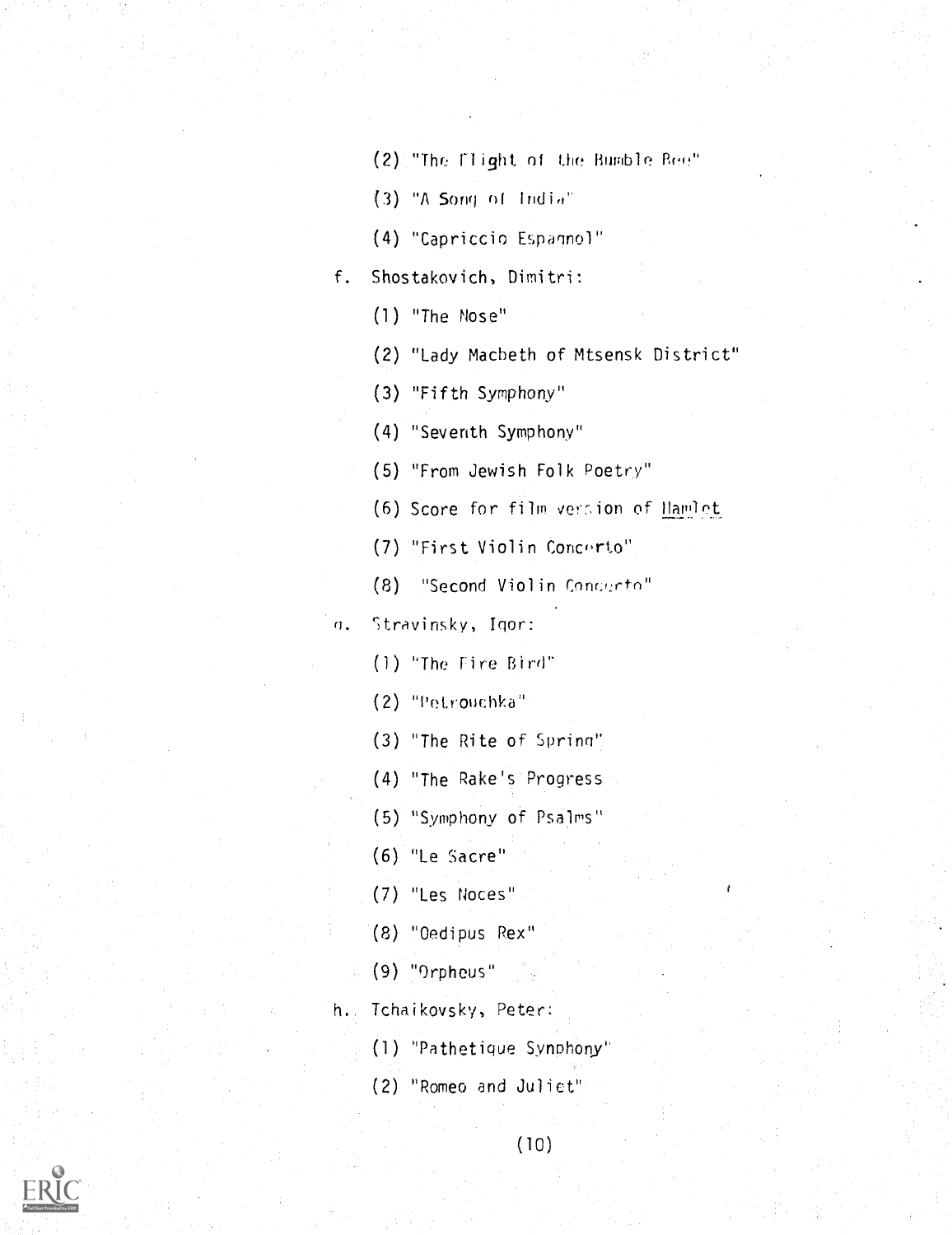- (3) "Symphony No. 5"
- (4) "Piano Concerto No, 1"
- (5) "Nutcracker Suite"
- (6) "Andante Cantabile"
- (7) "Swan Lake"
- (8) "Sleeping Beuty"
- (9) "1812 Overture"
- Perfonmances by Anna Pavlova, Vaslav Nijinsky  $\mathbf{i}$ .
- 10. Encourage students to watch any TV news or special programs on Pussia.
- 11. Assign students to investigate the lives of one or more prominent Russians:
	- a. Leonid Brezhnev -- government official
	- b. Nikita Khrushchev -- government official
	- c. Alexei Kosygin -- government official
	- d. Mikhail Suslov -- government official
	- e. Georgi Zhukow -- military leader
	- f. Andrei Gromyko -- foreign service
	- g. Dimitri Ustinov economist
	- h. Pyotr Kapitsa -- physicist
	- i. Lev Landau -- scientist
	- j. Dimitri Blokhintsey -- physicist, ungineer
	- k. Ilya Ehrenhurn -- journalist
	- 1. Sergei Gersairov -- film director
	- m. Yevgeny Yevtushenke poet

Students might present the results of their in-. vestigations via a first person autobiographical sketch, a mock interview, an "I remember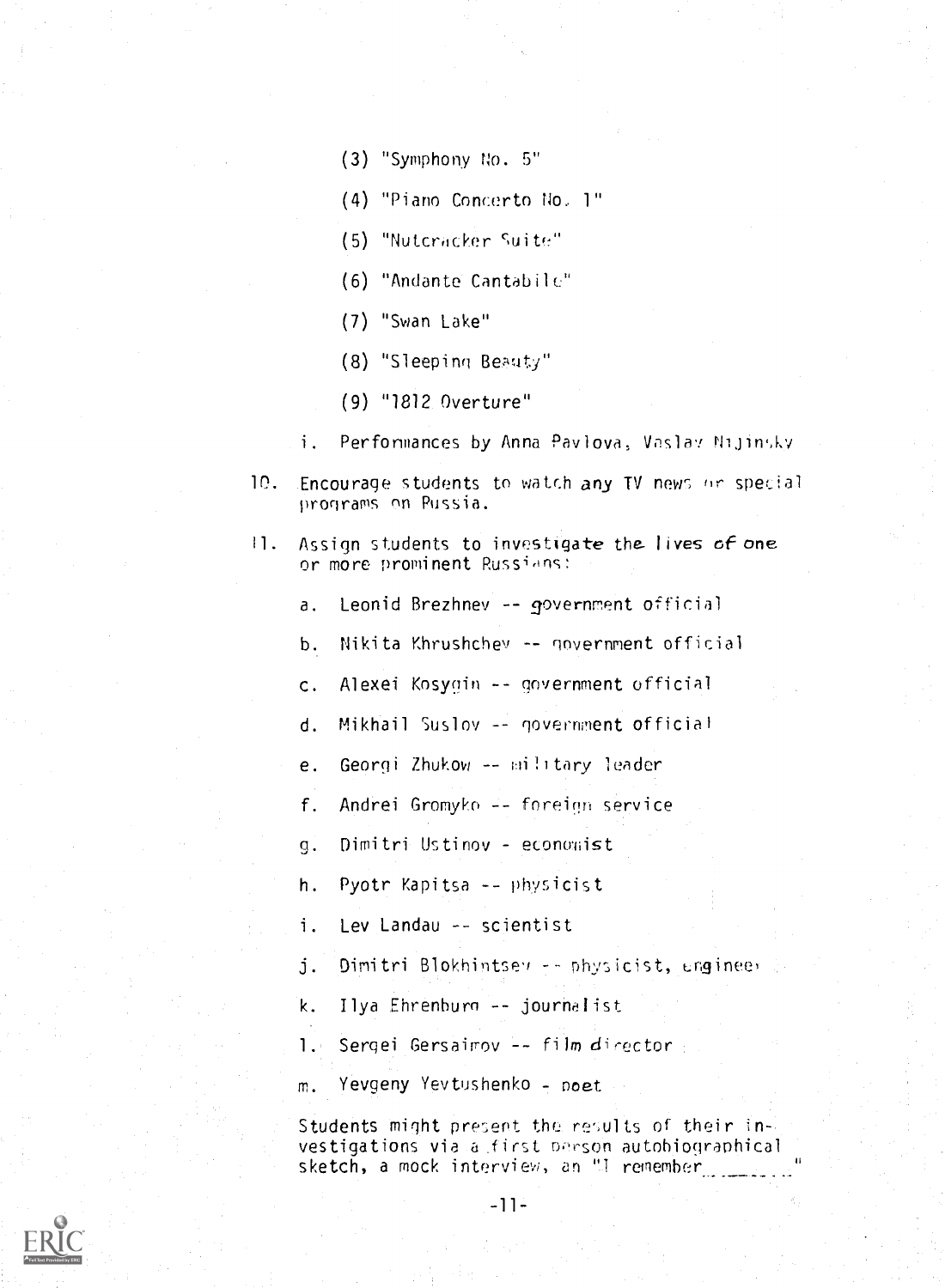by a fictitious friend or family member. The book Soviet Leaders would prove helpful.

- 12. Have students suggest five to seven fictitious age groupings and/or occupations frr Soviet, individuals:
	- a. Child of elementary school age
	- b. Student at a university
	- c. Student at a technical or labor school

d. Housewife

e. Party official

- f. Farmer
- q. Factory worker

Divide students into groups and have them select one of these. After research into all areas which would affect the daily life of the individual. students might present "A Day in the Life of via slides, skit, or film.

- 13. Encourage student', to become familiar with some of the major physical ond geographical features of Russia:
	- a. Ukraine

b. Crimea

c. Siberia

- d. Raltic Sea
- e. Ural Mountains
- f. Caucasus Mountains
- Dardanelles q.
- Black Sea
- 1. Volga River
- j. Steppe

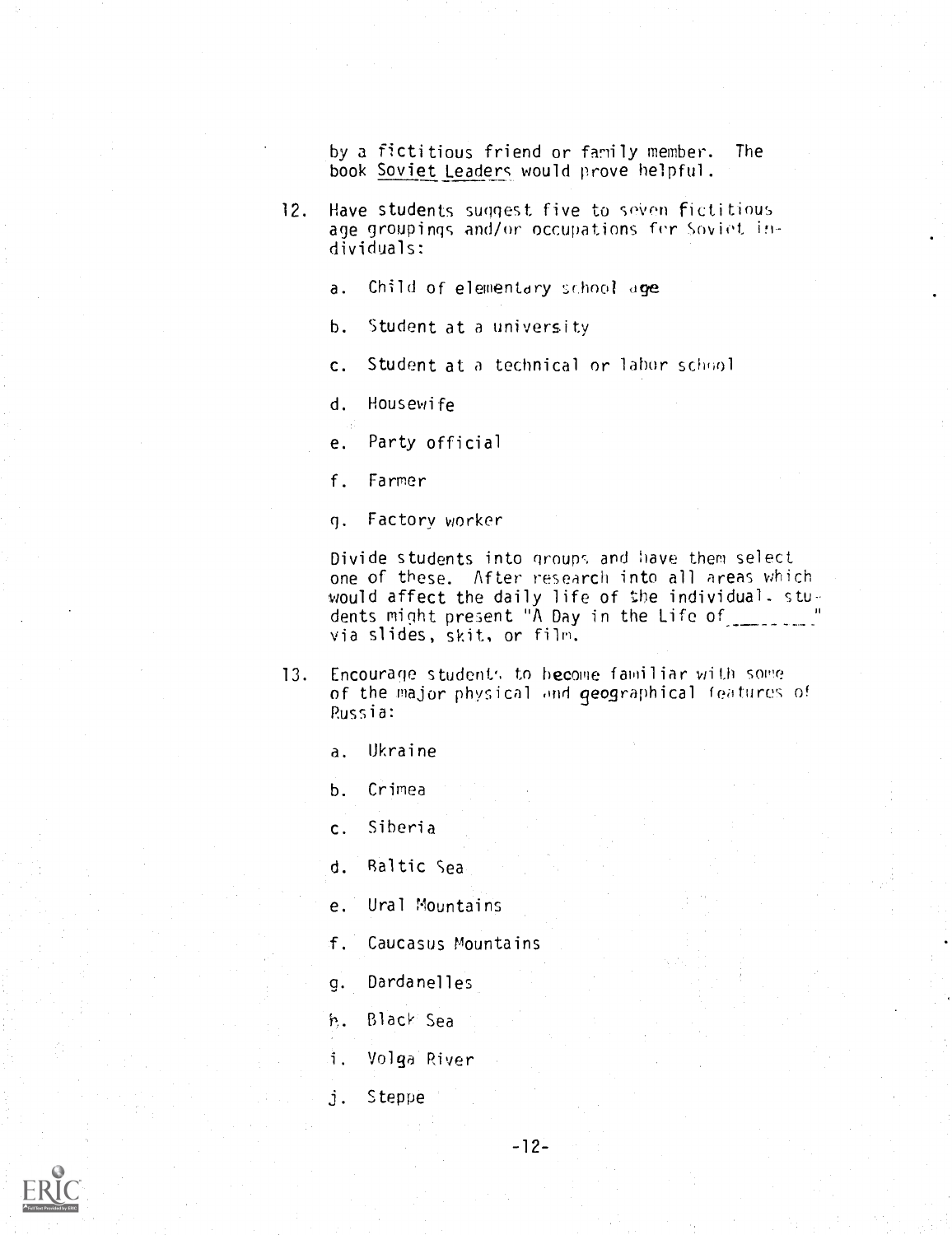- k. Kiev
- 1. Leningrad
- m. Moscow
- n. Odessa
- o. Vladivostok
- 14. Refer students to an encyclopedia which gives a brief overview of the Russian alphabet, its Roman equivalents and their sounds in English. Work with a few Russian names to give students practice and confidence in pronouncinn then for themselves.
- 15. Assign students a variety of short stories by Russian authors:

a. Aleichem, Sholom:

"Tevye Wins a Fortune." Russian and Eastern European LiLerature.

h. Averchenko, Arcadii:

"The Young Man Who flew Past." Russian and Eastern European Literature.

c. Babel, Isaac:

"In the Basement." Russian and Eastern European Literature.

d. Chekhov, Anton:

"The Darling." Man in Literature.

"The Bet." Insight: Experience of Literature.

"The Steppe"

"The Horse Stealers"

"The Privy Councilor"

"Ward No. 6"

"The Teacher of Literature"

-13-

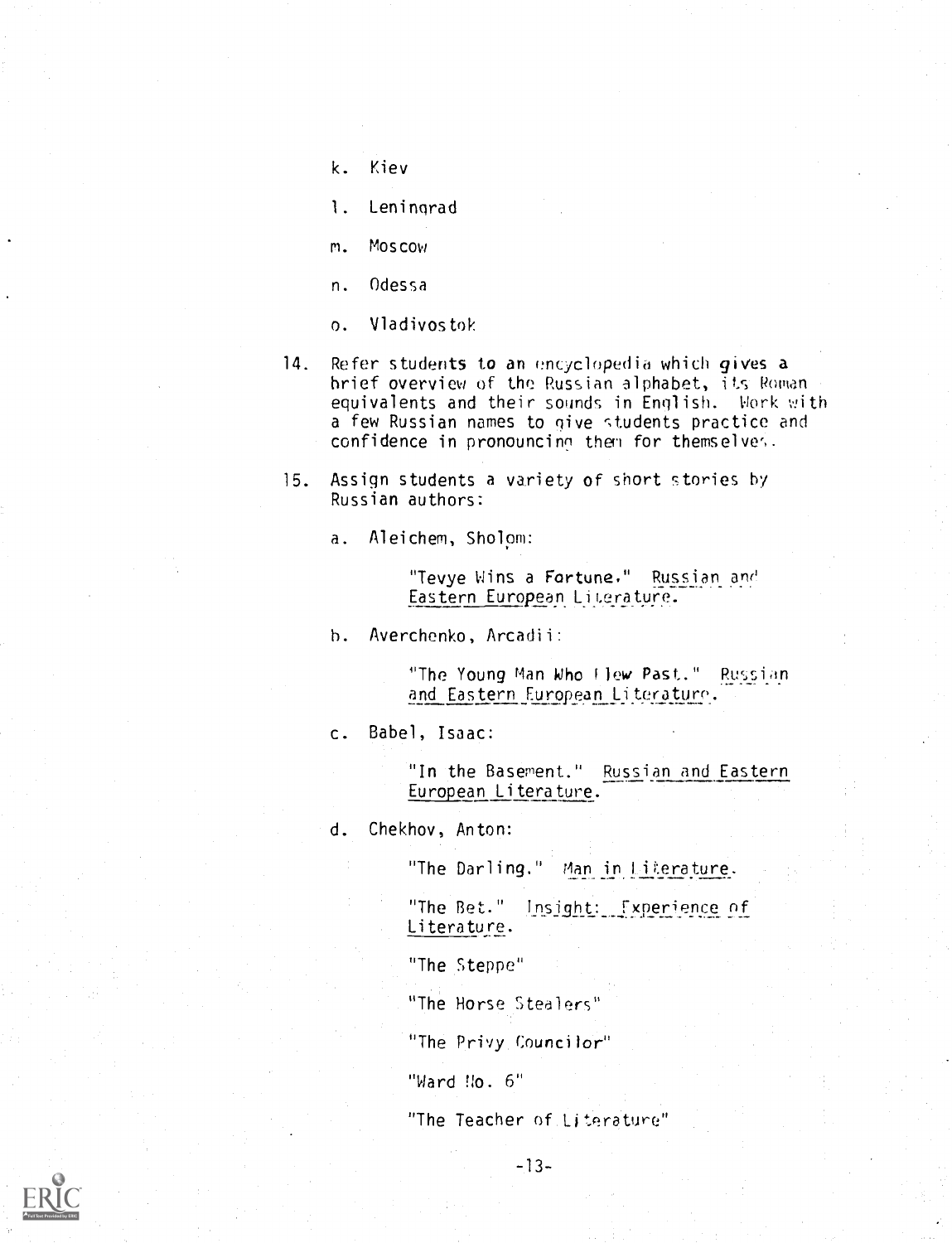"The Lady with the Dog"

"The Party"

"My Life"

"A Slander." Adventures in Appreciation. "The Slanderer," in Adventures in Norld Literature and Patterns of Literature: The Short Story.

e. Dostoevski, Fyodor:

"A Christmas Tree and a Wedding." Russian and Eastern European Literature.

"The Peasant Marey." Pallerns of Literature:<br>... The Short Story.

"An Honest Thief." Patterns of Literature: The Short Story.

f. GDool, Nicholas:

"The Overcoat"

"Ivan lvanovich"

"The Terrible Vengeance"

"Taras Bulba"

"The Portrait"

"The Memoirs of d Madman"

"The Nose"

. Pushkin, Alexandr:

"The Shot." Russian and Eastern European Literature.

"The Queen of.Spades"

h. Sholokhov, mikhail:

"The Fate of a Man.' Russian and Eastern European Literature.

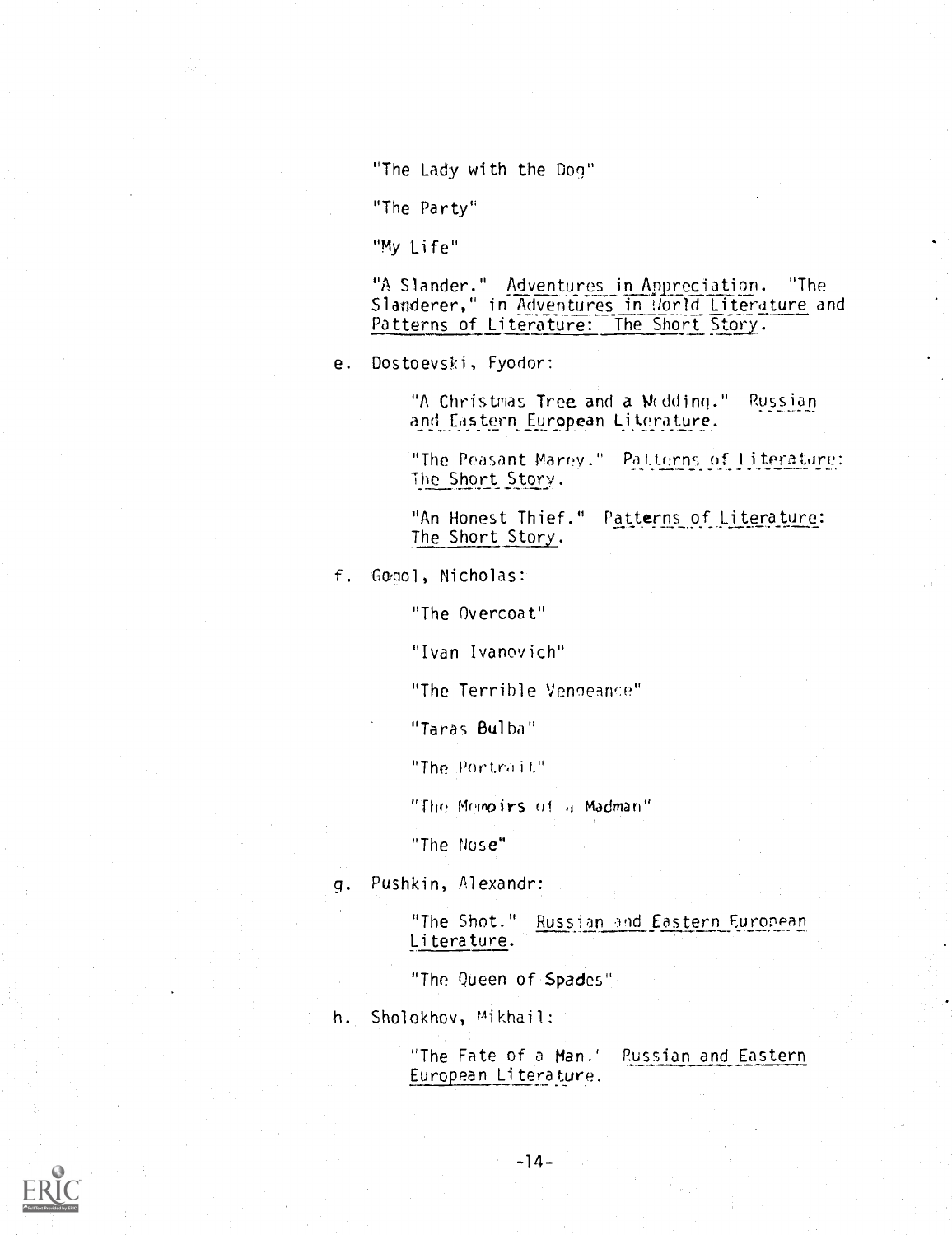i. Solzhenit%vn, Alexander:

"Mdtryana's Home." Russian\_ohd Eastern European Literature.

3 Tolstoy, Leo:

"Where Love Is, God Is." Russian and Eastern European Literature.

"How Much Land Does a Man Need?" Adventures in World Literature and Patterns of Literature: The Short Story.

"A Prisoner in the Caucasus." Man\_in Literature: The Short Story.

"A Conversation among Wealthy People. Literature of the World

k. Turgenev, Ivan:

"A Desperate Character." Russian and Eastern European Literature.

"Biryuk." Insight: Experience of Literature.

Have students apply the traditional tools for analyzing short stories to those they read. in addition, give students suggestions such as the following and have then expand the list as they read. Ask students to note references to these as they read. Ultimately, have students make statements of themes which reveal the author's attitude(s) toward one or more of these concerns.

- a. Provincial versus urban life
- b. Landowner versus peasant life (master-serf relationship)
- c. Attitudes toward man
- d. Attitudes toward nature, God
- e. Redemptive value of suffering
- f. Officialdom
- a. Hope vs. despair

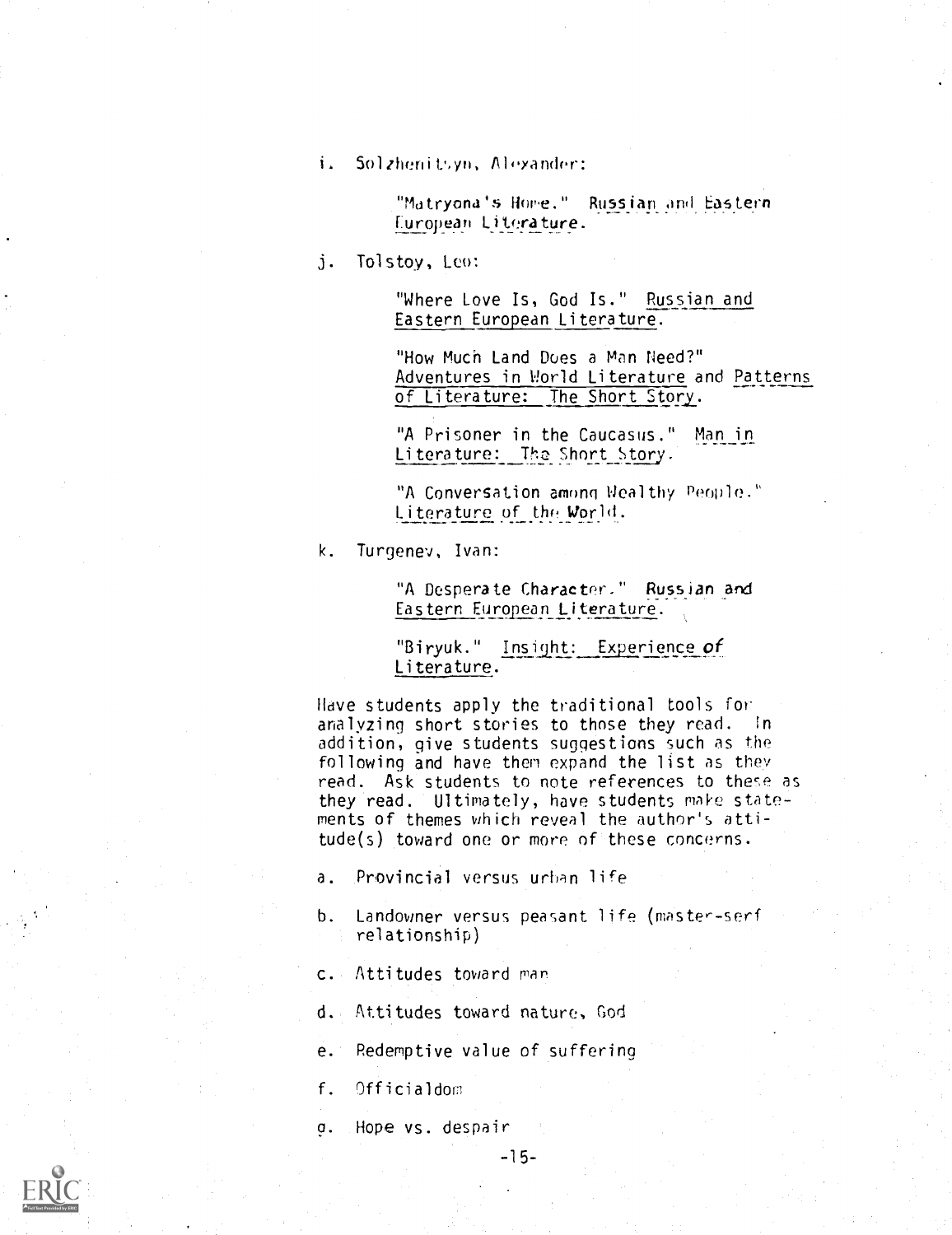h. Illusory nature of promises

**Freedom**  $\mathbf{i}$ .

j. Individual rights

k. The aesthetic

1. Co-existence of morality and brutality

m. Human worth and dignity

n. Weaknesses, foibles, and follies of man

o. Lack of communication and understanding among people

p. Superstition

q. Sentimentality and humanitarianism

r. Individual isolation

s. The strong and the weak; the insensitive vs. the sensitive

t. Indictment of inhumanity

- u. Attitude toward Mother Russia, the homeland
- v. Institutions and conventional traditions

w. Dehumanization of man

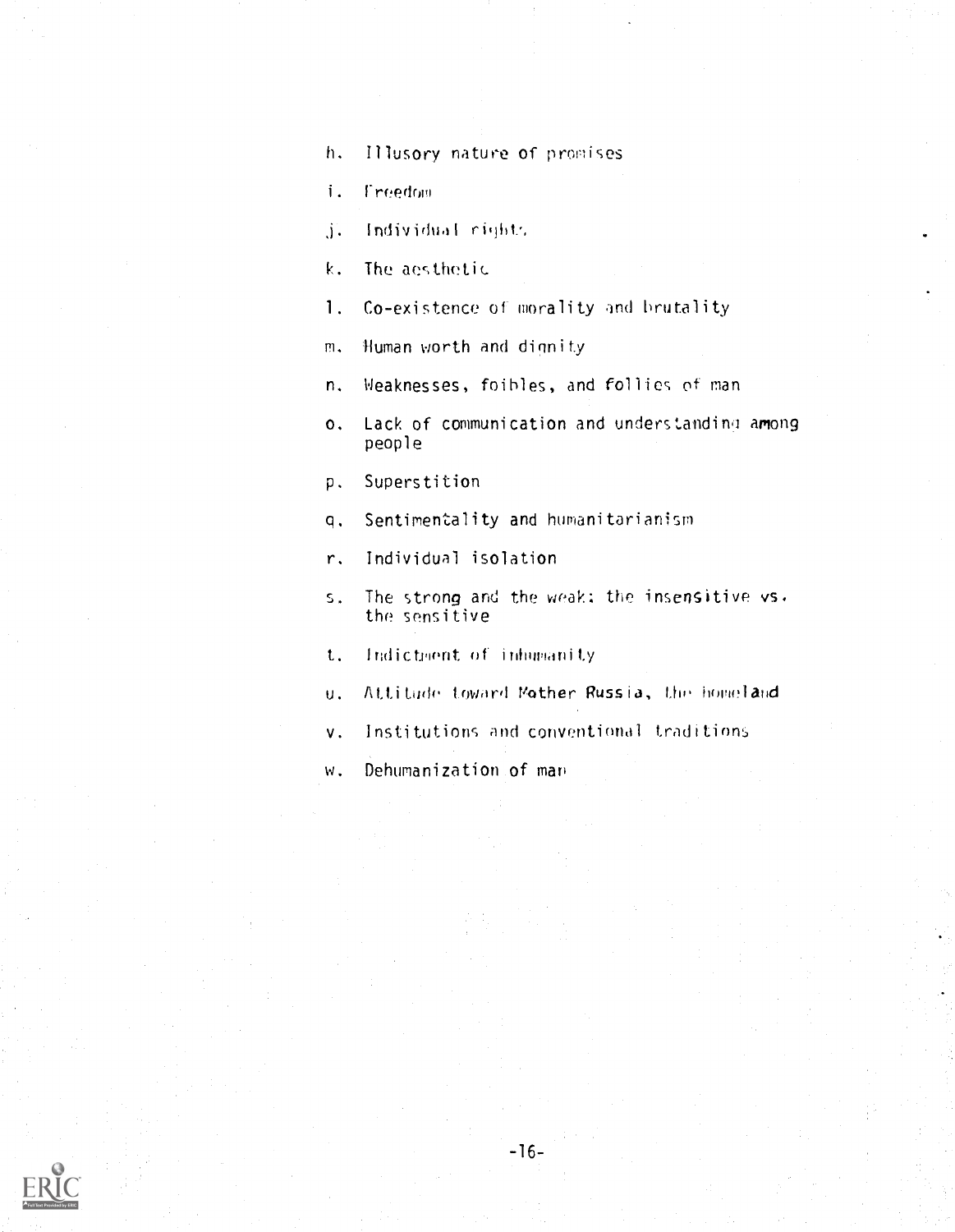- B. Given novels by Dostoevski and Tolstoy to read, students will analyze them to note elements of similarity and difference.
	- 1. Permit students 20-30 minutes to form small groups to discuss a variety of novels they have read in the past. Ask them, at the conclusion of their discussion, to compile a list of characteristics pertain $\sim$ ing to the novel. As each group presents its conclusions, have someone note them on the board or on an acetate. Add any elements students omit.
	- 2. Show students available films portraying scenes from Russian fiction. Apprise them of any current films about Russia, Russians, and/or their literature on TV or in local theatres.
		- a. 1-31799, 801 Cherry Orchard, The: Chekhov Innovator of Modern Drama, Pts. <sup>1</sup> & 2
		- b. 1-31491, 93 Russians, The: Insights through Literature, Pts. 1 & 2 (Includes "The Overcoat," "The Cherry Orchard," "Dr. Zhivago," "The Brothers Karamazov," "Fathers and Sons")
	- 3. Give students several of the special characteristics of Russian novels. Have them identify others as they read and locate examples of those given to them.
		- a. Concerned with matters having a-panoramic scope
		- b. Paced slowly
		- c. Permeated by somber, heavy, burdensome atmosphere
		- d. Use multitude of characters, many of whom hav^ several names
		- e. Fluctuate between the oppressive and the light
		- f. Evidence deep psychological perception
		- g. Considerable detail juxtaposed against sprawling time periods
		- h. Overall rationale for existence of novels: socially and culturally alive Russia

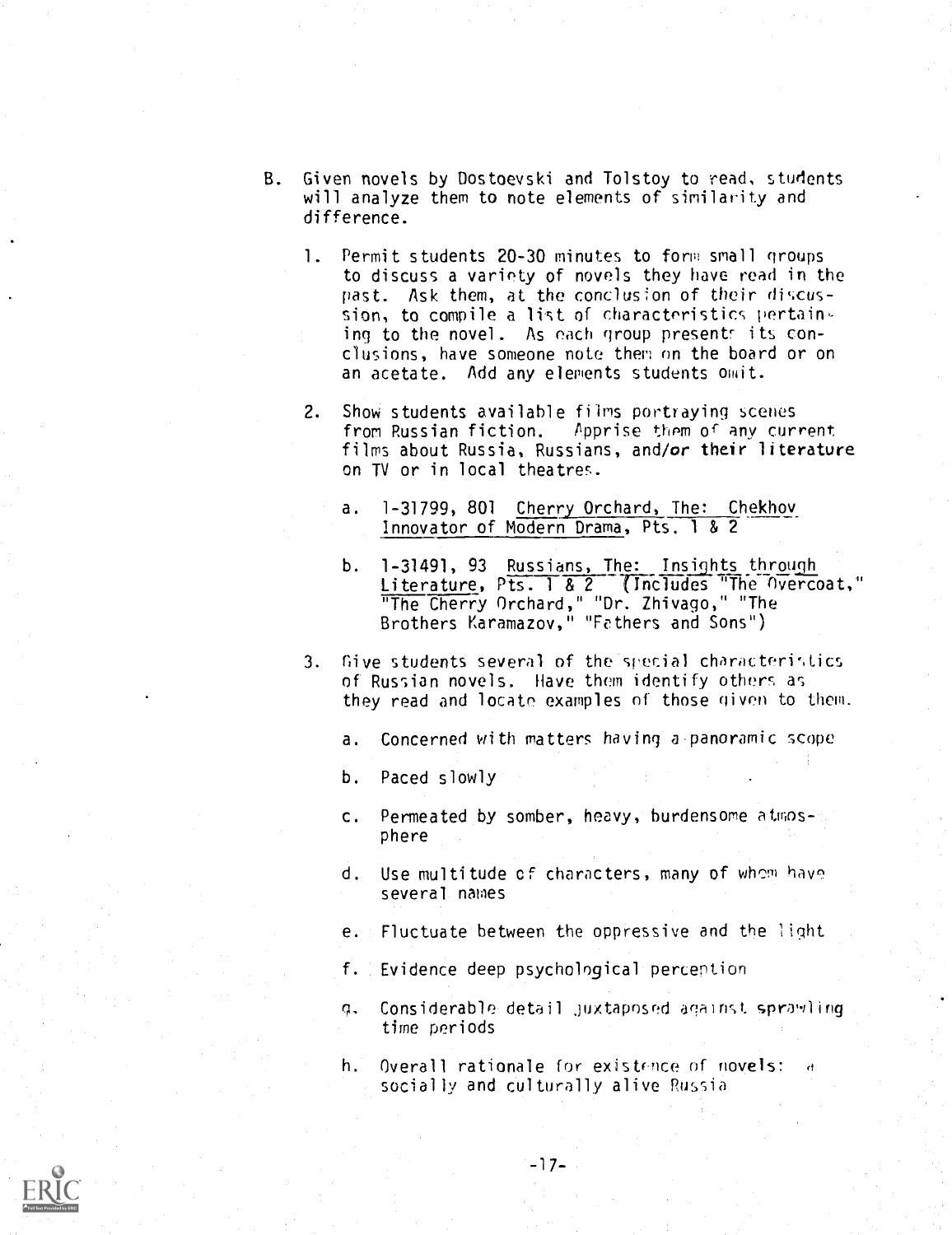- 4. Have students read one or more of Tolstoy's works.
	- a. Give students a list of facts pertaining to Tolstoy. Have them add others. As they read his works, have them look for references to these.
		- (1) Born of nobility
		- (2) Orphaned at an early ane
		- (3) Studied law and Oriental languages it University of Kazan
		- (4) Enlisted in the army
		- (5) Opened a school after studying educational methods in England, Switzerland, Germany, and Italy
		- $(6)$  Married Sophya Behrs who assisted him in his literary efforts by hand copying his manuscripts (Copied War and Peace seven times)
		- (7) Had thirteen children
		- (8) Denounced Pussian Orthodox Church
		- (9) Adhered to Christian ethics
		- (10) Estranged from wife who was unable to acce)t his new views
		- (11) Determined to become a recluse
	- b. Show students, with the use of travel beaks, something of the urban society of Moscow and Ft. Petersburg and the surrounding countryside.
	- c. Invite a history teacher to lecture on Napoleon's invasion of Russia in 1812. Hav students use notes from this as a basis for further study of the conflict in War and Peace.



್ಡ್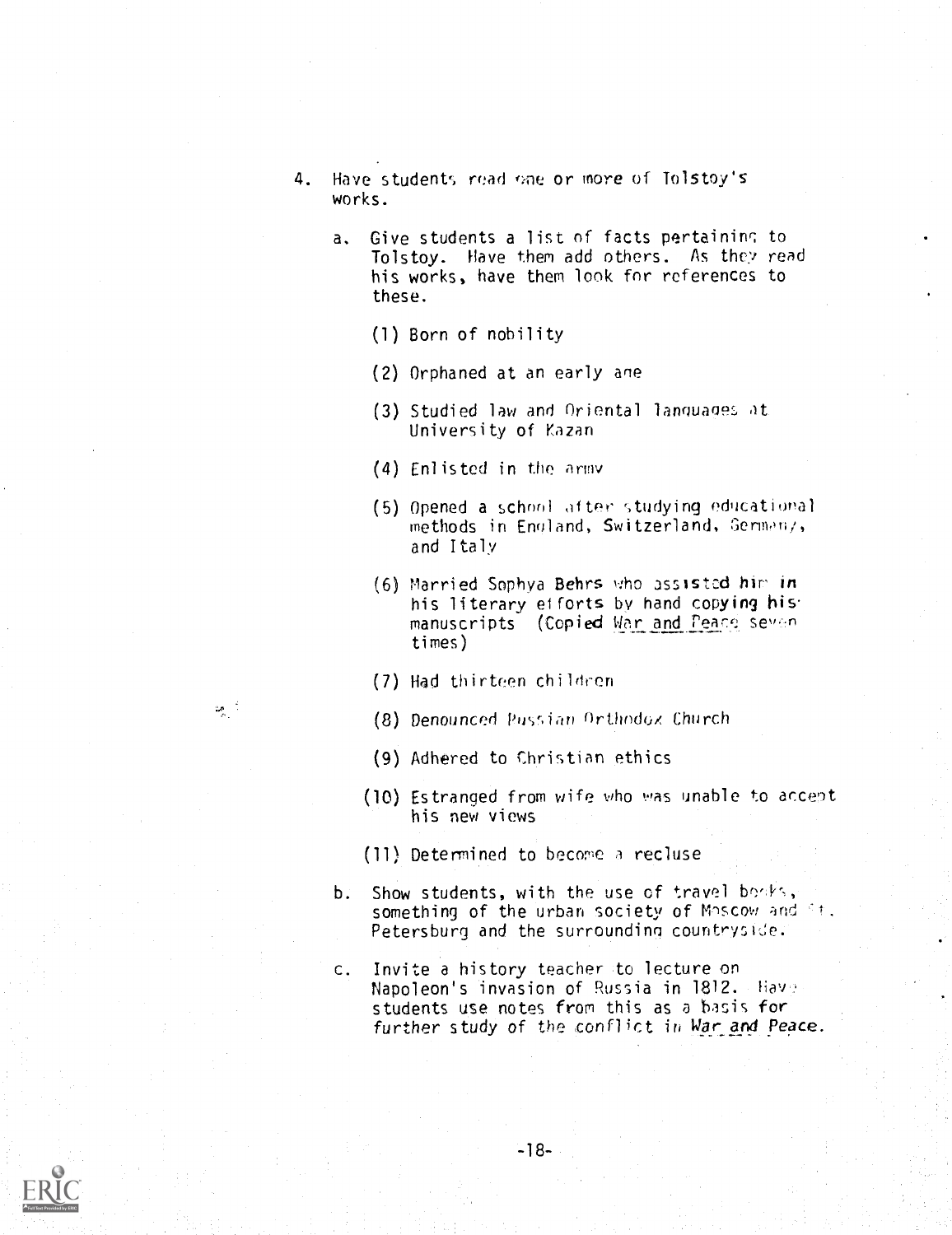- d. Present students with a few symbols: the city the country, Platon Farataev, music, the oak tree, the wolf hunt. Ask them to discuss the significance of each and to  $\text{keep } A$  list of others as they read.
- e. Have students present one of the prominent cnaracters in War and Peace -- Pierre Bezhukov, Andrew Bolknoski, Prince Andrew, Princess Mary. Natasha, Helene, Denisov -- in one of the following ways:
	- (1) Dramatic monologue
	- (2) Docudrama
	- (3) Skit
	- (4) interviewee on a TV program
	- (5) Serier, of letters to a friend

(6) Mini-autohiography

- (7) Collection of memoirs
- f. Ask students to propose additional stories sug gested by the dreams of young Nicholas Bolkonski in War and Peace. They might make an outline of each and write up one eipsode or tell the story orally.
- 9. Give students a list of ideas and ask them to note specifics which give Tolstoy's view of each as he expresses it in Var and Peace. Several are:
	- (1) The role of the family in society
	- (2) The role of court society
	- (3) The cyclical quality of life
	- (4) The functions and effects of war
	- (5) The theory of history
	- (6) The types and roles of love
	- (7) The influence of Rousseau

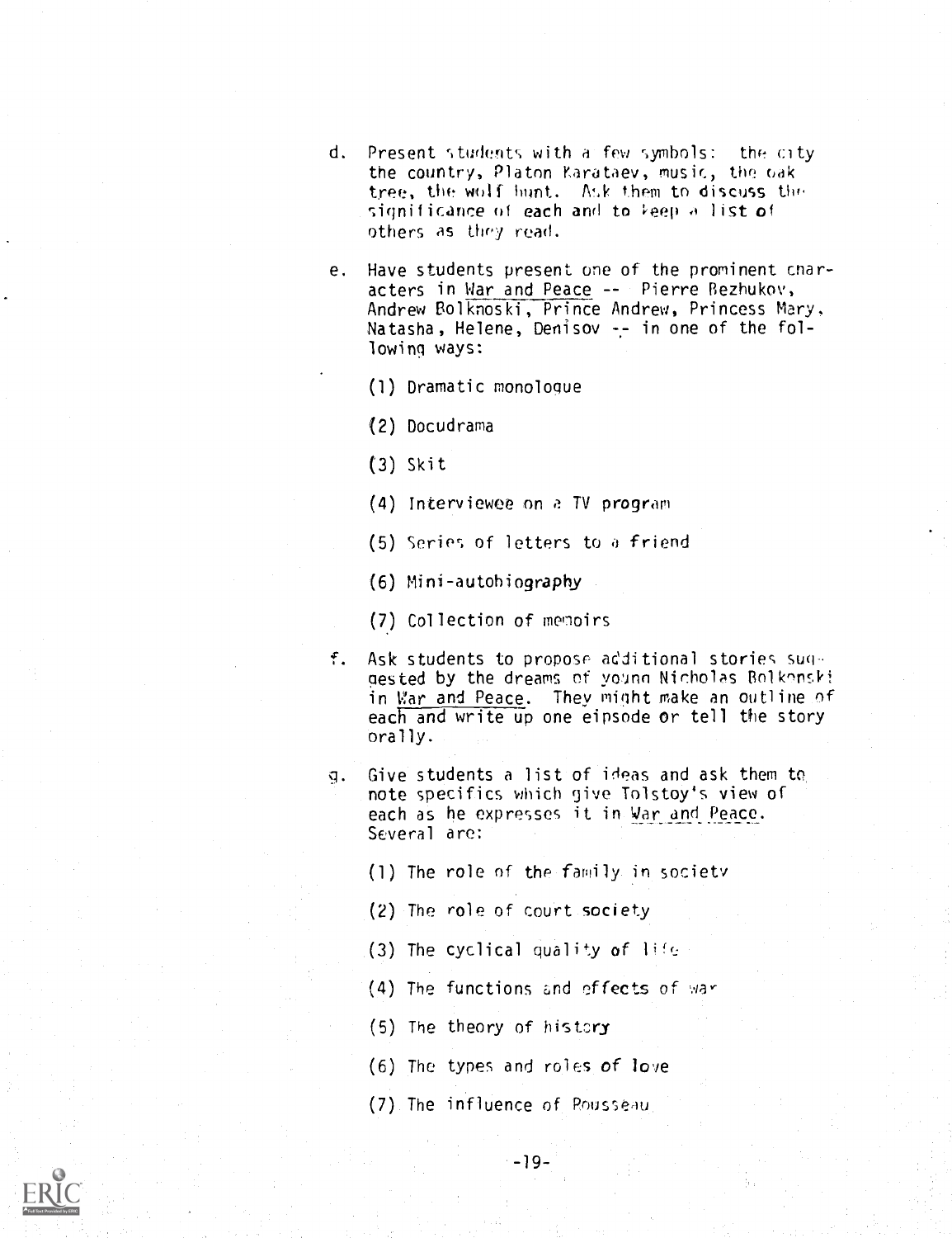- (8) The place of music
- (9) The presentation of land reform
- h. Ask students to identify epic techniques in War and Peace, and compare them with those used by Homer. What elements also resemble qualities of Greek tragedy?
- i. Have students who have read Crane's The Red. Badge of Courage compare Henry Fleminy's fears with those of Nicholas.
- j. Assign students Steiner's book, Tolstoy or Dostoevsky, An Essay in the Old Criticism, and ask them to discuss how he explains Tolstoy's view of life.
- k. Give students the following statement by Tolstoy: "To determine your true worth divide what you think you are into what vnu are." Have students discuss what this reveals about the man and give specifics to illustrate it from his works.
- 1. Ask students to consider the quartet of pairs in Anna Karenina:
	- (1) Stephen and Dolly
	- (2) Karenin and Anna
	- (3) Levin and 'Kitty
	- (4) Vronsky and Anna

How is each pair like the others? How is each different?

- m. Give students the proposition that Anna Karenina's tragic flaw is her reliarce upon emotion rather than reason. Have then cite specifics to support or refute this.
- n. Have students compile a list of the primary characters and indicate the Russian ty:e each represents. Example: Karenin - Russian Bureaucrat.
- o. Have students form debate teams to resolve the issue: Anna Karenina need not have died.

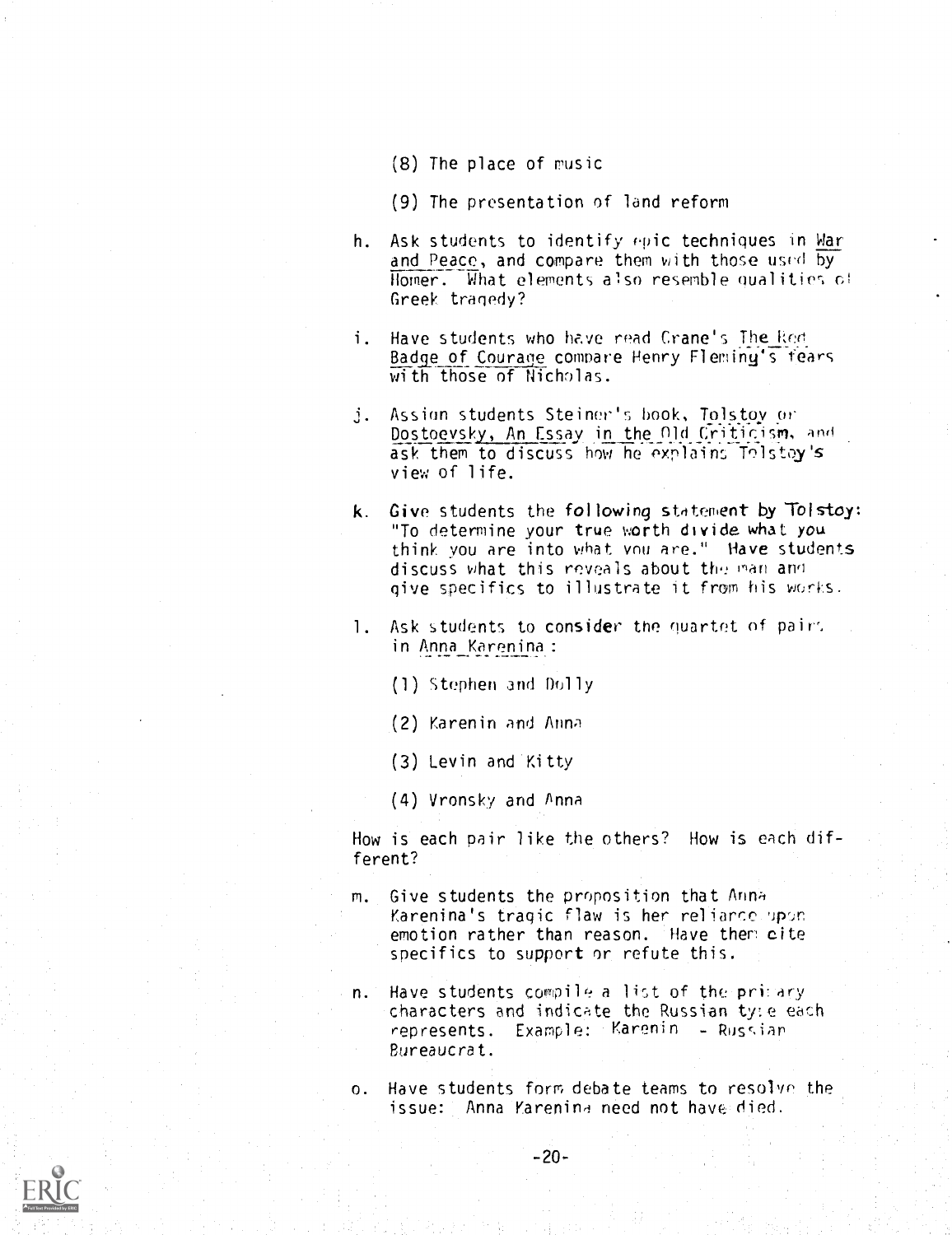- 5. Have students read and analyze one or more works of Fyodor Dostoevski.
	- a. Have students familiarize themselves with the life of Dostoevski. flements they note now will add a dimension of understanding as they read his work. Suggest that students investioate the work% they read and watch for influences of them in particular selections by the author. Give students selected biographical data that helped to shape the man and his views.
		- (1) Upper middle class background in Moscow
		- (2) Tutored by parents, then attended nrivate boarding school
		- (3) Mother's death while Fyodor a teenoqer
		- (4) Studied engineerinn at Military Engineers' School in St. Petersburg
		- (5) Father murdered by serfs
		- (6) Fyodor devotes self to literature
		- (7) Interested in socialism and reform
		- (8) Arrested and sentenced to death before firing squad
		- (9) Sentence commuted to hard labor. in Siberia
		- (10) Twice married
		- (11) Bankruptcy proceedings and subsequent exile to elude creditors
		- (12) Prosperous and happy for last ten years of life
		- (13) Lifelong curse of epilepsy
		- (14) "The religion of suffering," Dostoevski's label

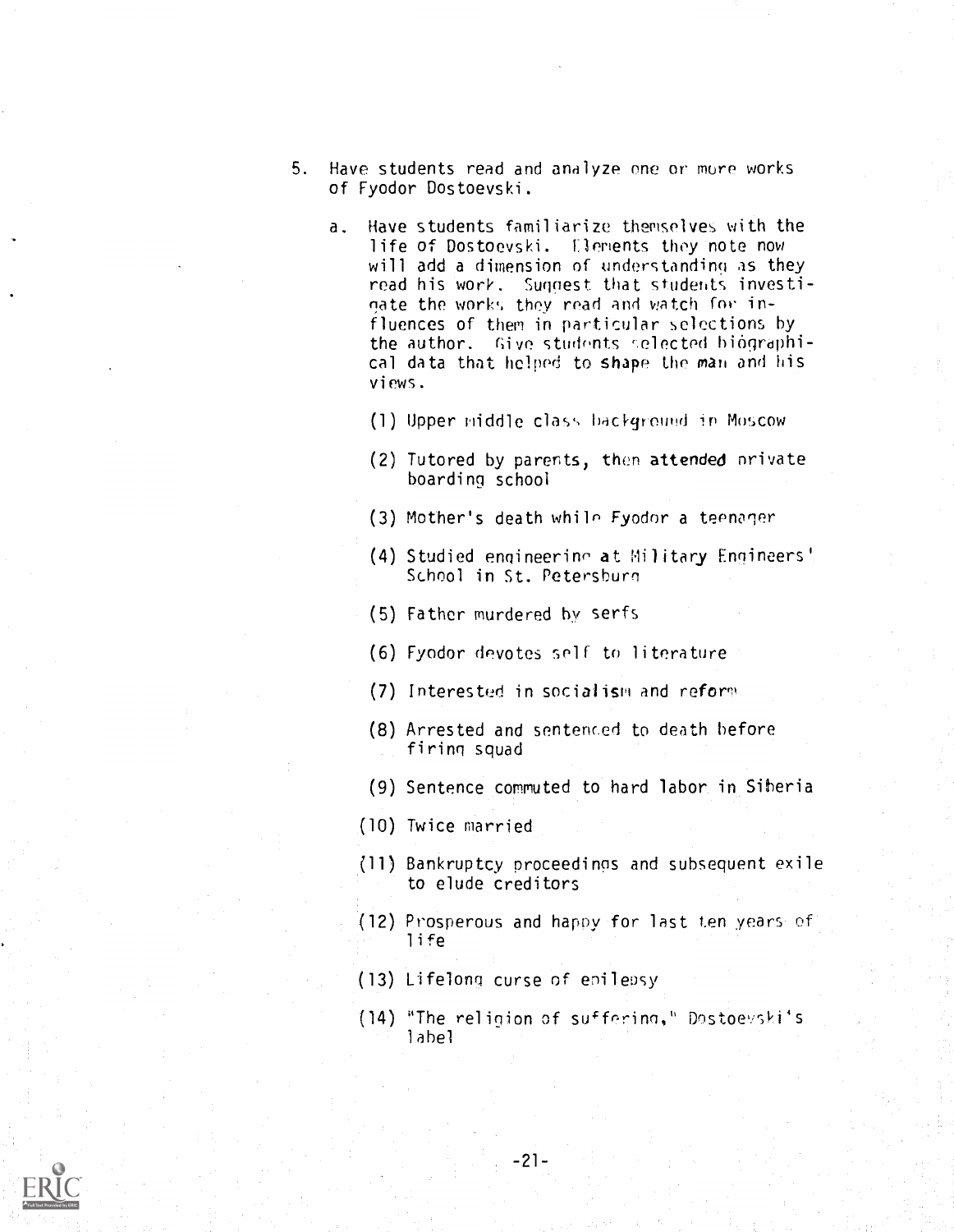- b. Ask students, after having read Dostoevski's works, to parallel them to his life. Have them note the points of hope and despair in both.
- c. Ask students to assess Dostoevski's moment of  $crisis$  -- saved from the firing squad at the last moment -- as a psychological trigger for writing Notes from the Underground. Suggest that this novel be approached from an autobiographical stance.
- d. Have the class read and discuss Notes from the Underground with attention focused on the themes of alienation, distrust of bureaucracy, assertion of the rights of the "offbeat" and the general "unofficial view of being."
- e. Have students discuss the satire involved in The Idiot. How does Prince Myshkin fulfill his self-revealing prophecy as prepared for him by others?
- f. Ask students to consider the early Raskolnikov, the murderer in Crime and Punishment, as a typical existentialist hero: the alienated man.
- q. Have students evaluate the effectiveness and credibility of the first person narrative confession by Raskolnikov.
- h. Have students identify what the author in Crime and Punishment is saying about love as a power for redemption.
- i. Ask students to discuss: Do the means justify the end? Rationalize Sonya's actions in Crime and Punishment as a means of grace.
- Ask students to consider and then write a  $\mathbf{i}$ . paper on Dostoevski's theme of self-knowledge: "Self-transcendence through Awareness cf Guilt."
- k. Have students discuss the symbolism of water in Crime and Punishment. For example. explore Svidrigailov's hatred of water and forecast his fate.
- 1. Have students discern the contrast between the internal and the external lives of the characters in Crime and Punishment. Does this

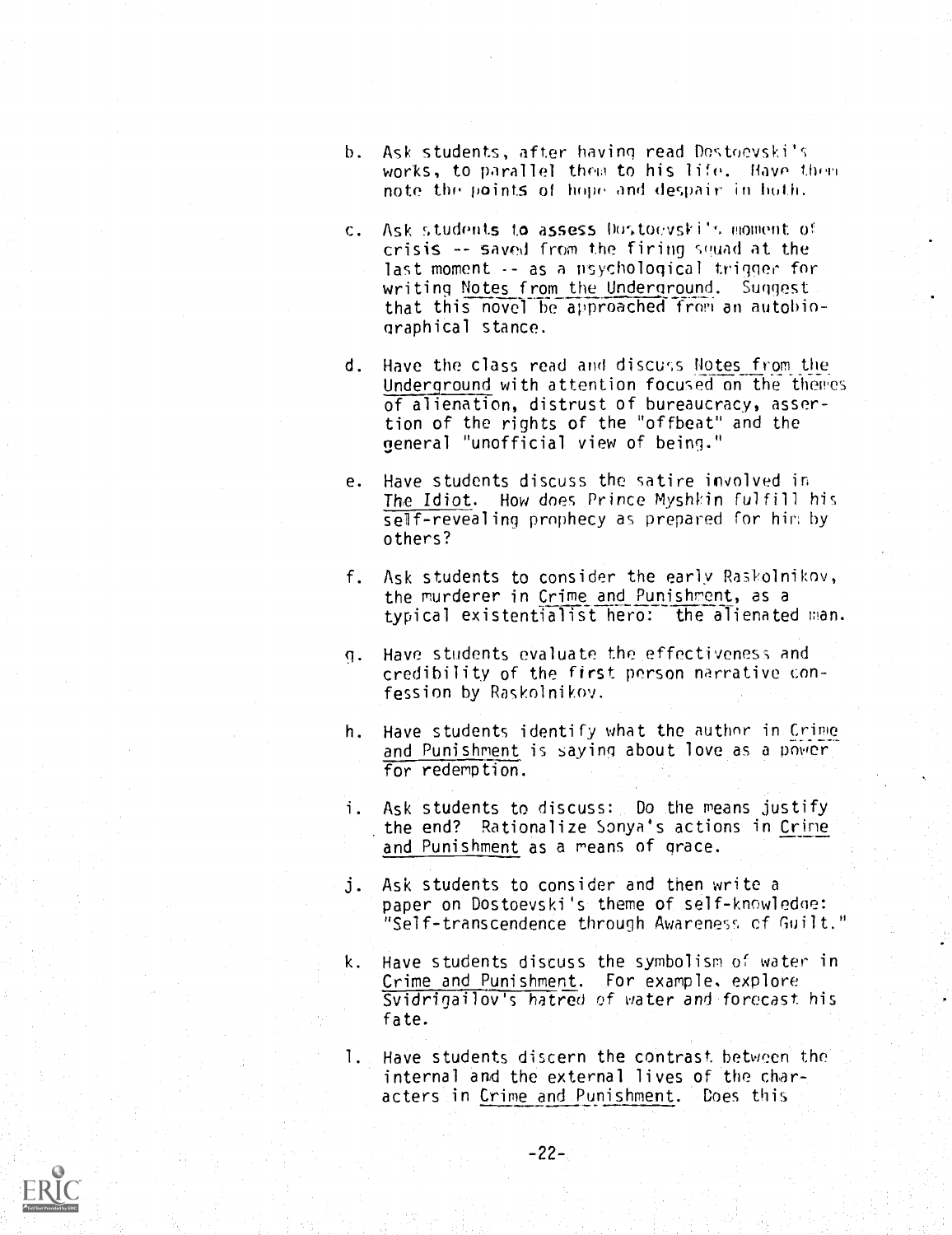technique of "interior monologue" justify Dostoevski's title, "Father of the Modern Psychological Novel"?

- m. Have students investigate Dostoevski's "doubles" in The Brothers Karamazov. How do both good and evil lie hidden in Dmitri, Ivan, Alyosha, and even in Smerdyakov? Could you select one brother as epitomizing the split personality? What specific examples of ambivalence in the emotional reactions of Dmitri add to the depth of characterization?
- n. Direct students' attention to the allegory "The Legend of the Grand Inquisitor," about half-way through The Brothers Karawazon. What philosophical statement does this make about the nature of man's faith, ornanized religior, his freedom and the possible enslavement which, paradoxically, might result?
- o. Ask students to determine how the death of the saintly Father Zossima changed Alyosha irrevocably. Discuss how the emotionally-charoed scene caused by the "stink of Father Zossipa" provided a perfect forum for religious-dis- 'sertation.
- p. Have students trace the genetic "Karamazov rot" as it seeps and permeates every member of the family. Try to explain the paradoxical qualities, cruelty and spirituality, that most critics attribute to Dostoevski.
- q. Have students determine the influence of each of the following on Dostoevski's work:
	- (1) Gogol
	- (2) Pushkin
	- (3) Schiller
	- (4) Balzac
	- (5) Hoffmann
	- $(6)$  Hegel
	- (7) Revelation

 $-23-$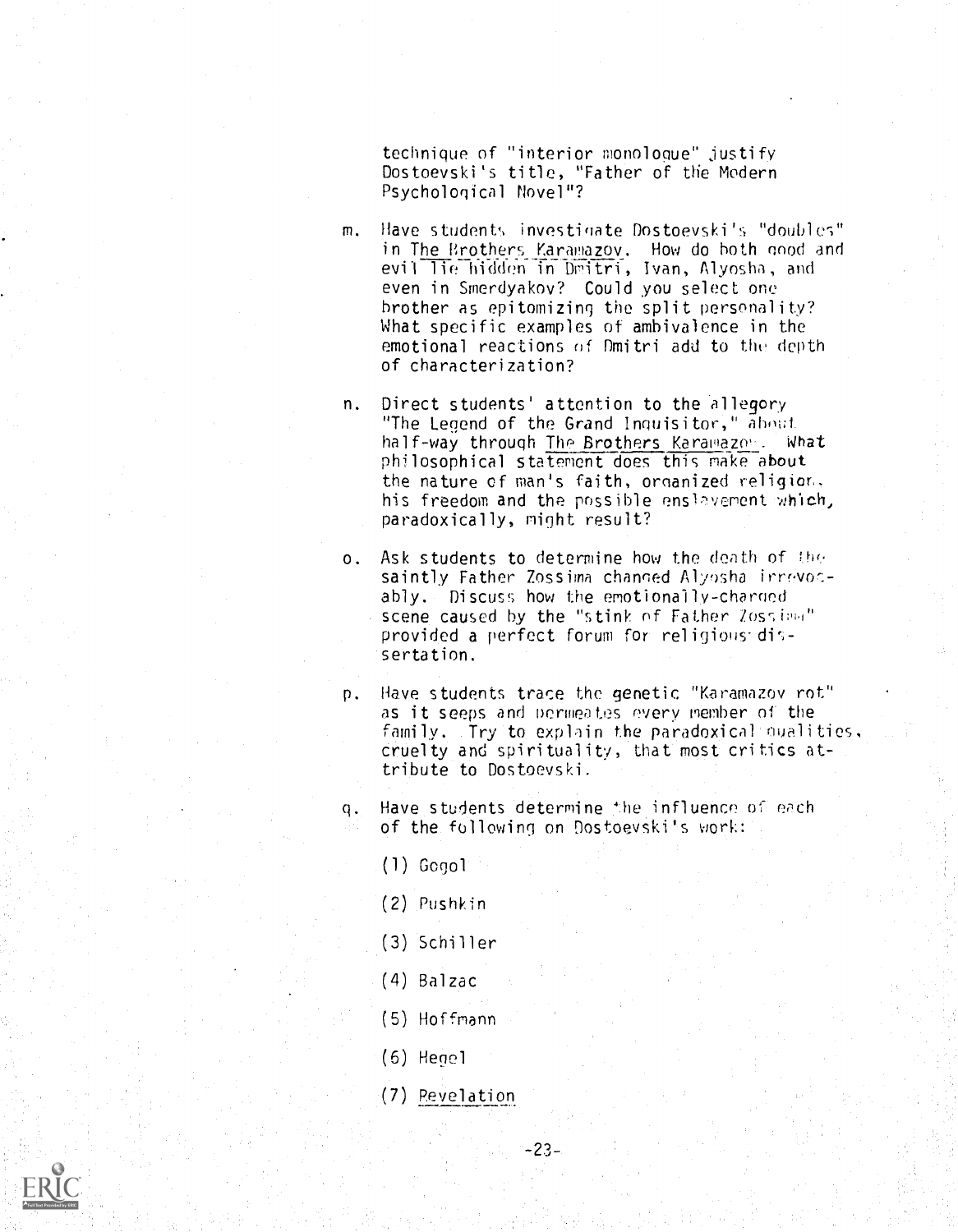How does he adapt, transform and dramatize elements and characters from each?

- 6. Have students, following their study of individual works by Dostoevski and Tolstoy, put contrasting elements on a balancing scale. Ask them to draw conclusions concerning the ambivalent nature of the Russian people as it is revealed through the contrasts evident in the works of these two men.
- C. Presented with a variety of works by other Russians, students will contrast each with the works of Dostoevski and Tolstoy that they have studied.
	- 1. Give students pertinent topics for research papers.
		- a. Rebirth of "Mother Russia": Battle Cry for World War II
		- b. Symbolism (candle, snow, trains) in Dr.\_7hjyano
		- c. Svetlana Stalin Peters -- "Her Father's Daughter"
		- d. The Being of Nonhoine
		- e. Tolstoy's "Normal" Characters and Dostoevski's "Abnormal" Characters
		- f. Image of Women in War and Peace
		- g. Pushkin: The Black Byron o' Russia
		- h. Gregori Rasputin: Servant of God or of Satan?
		- i. The Multiple Fates of Anastasia

j. Union of Soviet Writers

- k. Kitchen Debate: Nixon versus Khruschev
- 1. Life Status of Nobel Prize Winners
- m. Genesis: Adam through Joseph (Stalin)

-24-

- n. History: Russian Style
- o. Sputnik: New Word, New World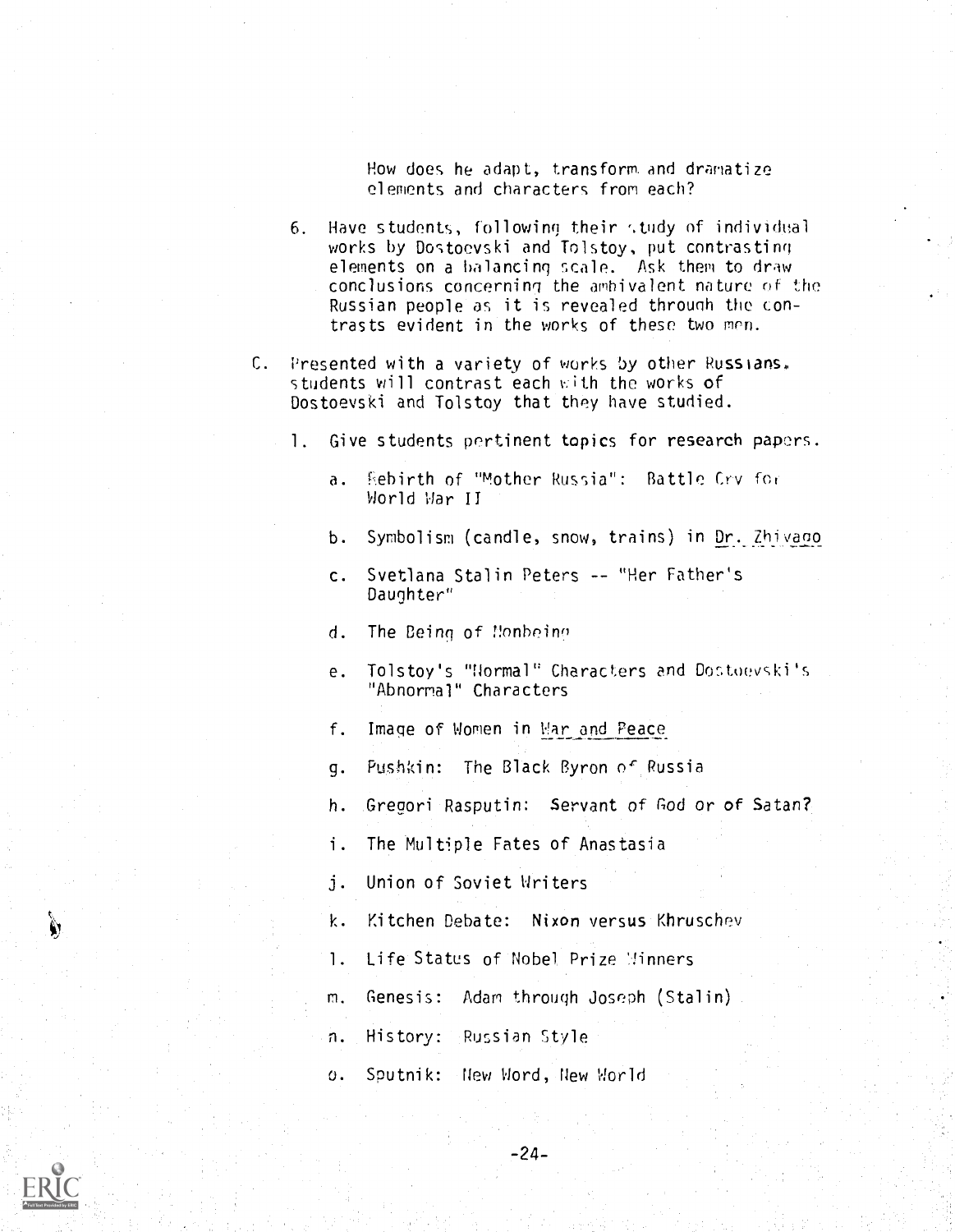- 2. Refer students to  $A$ ,  $B$ , and  $9$ . What themes evident. in the literature studied appear here? Do any themes emerge in these art forms that do not appear in the novels? If so, what are they?
- 3. Suggest that students select one other Russian author for detailed study. At the conclusion of this work, have students contrast the selections of this individual with those of Dostbevski and Tolstov. Use of available study guides (Cliff's Notes, Monarch, etc.) may help students participate more fully in their experiences with Russian literature. Several representative Russian authors are mentioned here along with sample questions.
	- a. Boris Pasternak
		- (1) Have students apply several possible interpretative stances to Dr. Zhivago:
			- (a) Sociological
			- (b) Psychological
			- (c) Historical
			- (d) Philosophical
			- (e) Political

Ask them to indicate which one Pasternak intended.

- (2) Suggest that students study the internal development of the characters. Do they move forward.or backward? Do they progress or regress? Why?
- Ask students to adopt the cloak which (3) Pasternak did -- Or. Zhivano -- and to view Russia and her problems as Pasternak did -through the nersona 7hivann. Of what significance are the poems to the book? How do these poems of Zhivago (alias Pasternak) differ from others written by Pasternak?
- (4) Ask students to trace the odyssey of the manuscript of Dr. Zhivano.

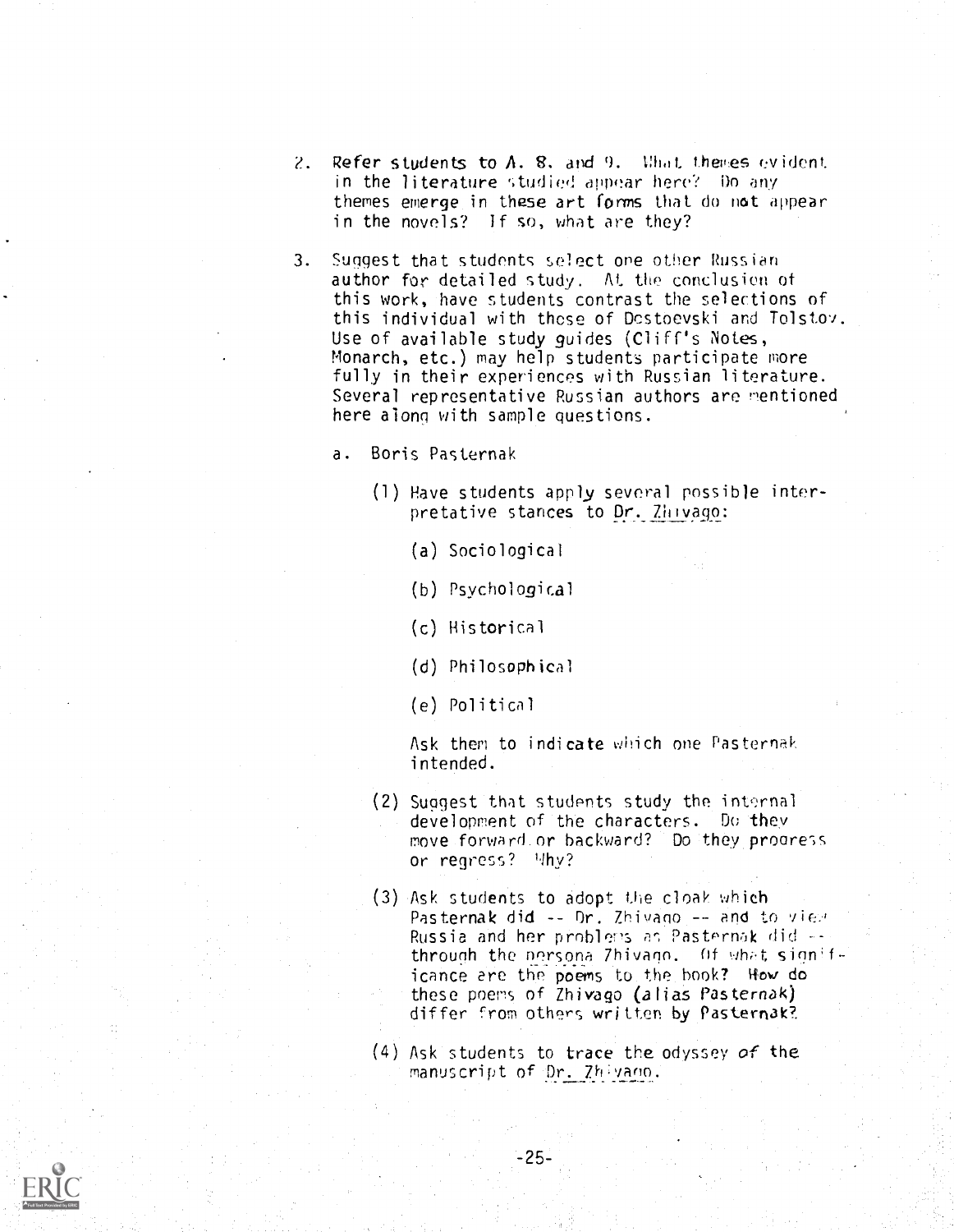- h. Nikolai Gogol
	- (1) Introduce students to Nikolai Gogol's Dead Souls by givino them a brief synopsis of it. Assign the work for reading and have students consider the following items and he able to discuss each.
		- (a) Point of view
			- . Note numerous shifts
			- ii. Propose reasons for shifts
			- Suggest how else his purpose might  $iii.$ have been accomplished
		- (h) Satiric treatment
			- i. Analyze characters' actions
			- ii. Analyze characters' motives
		- (c) Themes
			- $i$ . Contrast the advice given by Chichikov's father and that given by Polonius to Laertes (Hamlet)
			- ii. Show how the public officials exemplify The Peter Principle
			- iii. Compare Dead Souls and Eliot's "Hollow Men"
	- (2) Have students determine the extent to which the caricature portraits in Dead Souls are realistic portrayals of the outside world or introspective fioments of Gogol's own mind produced by his view of himself. How does he use satire to express his condemnations?
	- (3) Have students who have read Gogol make analogies and contrasts between him and his works and the lives and works of other authors: Aristophanes, Cervantes, Dickens, Erasmus, Heine, Moliere, Rabelais, Swift, Voltaire, Wolfe. some suggested responses follow:

-26-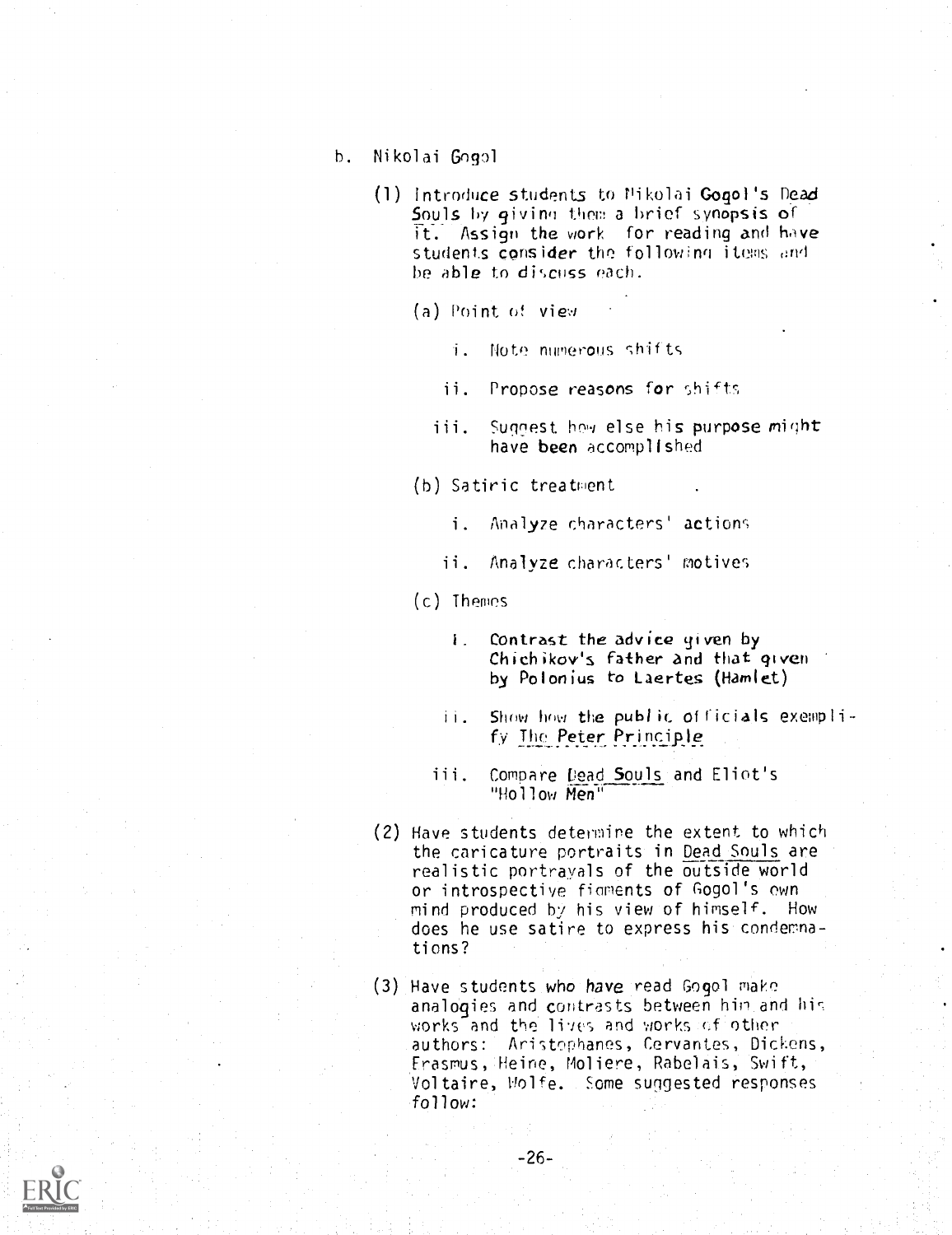- (a) Gogol and Moliere: actors, playwrights
- (b) Gogol and Rabelais: attention to detail; use of cataloging and hyperbole; full, alive vocabulary
- (c) Gogol and Wolfe: adored good food
- (d) Gogol and Swift: satirists
- (e) Gogol and Dickens: professional character actors; readers of their own works; masterful character portrayals
- c. Alexander Solzhenitsyn
	- (1) Have students speculate why at the opening of Solzhenitsyn's The First Circle Innakenty endangers himself by warning an acquaintance of imminent arrest.
	- (2) Have students who read Solzhenitsyn's The First Circle note allusions throughout it to Dante, The Bible, Dostoevski, and Pushkin.
	- $(3)$  Assign for reading One Day in the Life of Ivan Denisovich. Have students note the word pictures Solzhenitsyn creates. What do we know of Ivan's total life although we live with him for only one day? What is Ivan's attitude?
	- (4) Ask students to determine why Khrushchev permitted some of Solzhenitsyn's works to be published, whereas he has now been dropped from the Writers' Union and is severely criticized by the Russian press.
	- (5) Ask students to imagine themselves members of the Nobel Prize committee. Have then research the history of the award and the factors considered for the literary award. Conduct a mock meeting at which Alexander Solzhenitsyn is discussed as a candidate for the 1970 Nobel Prize in literature which was actually awarded to him.

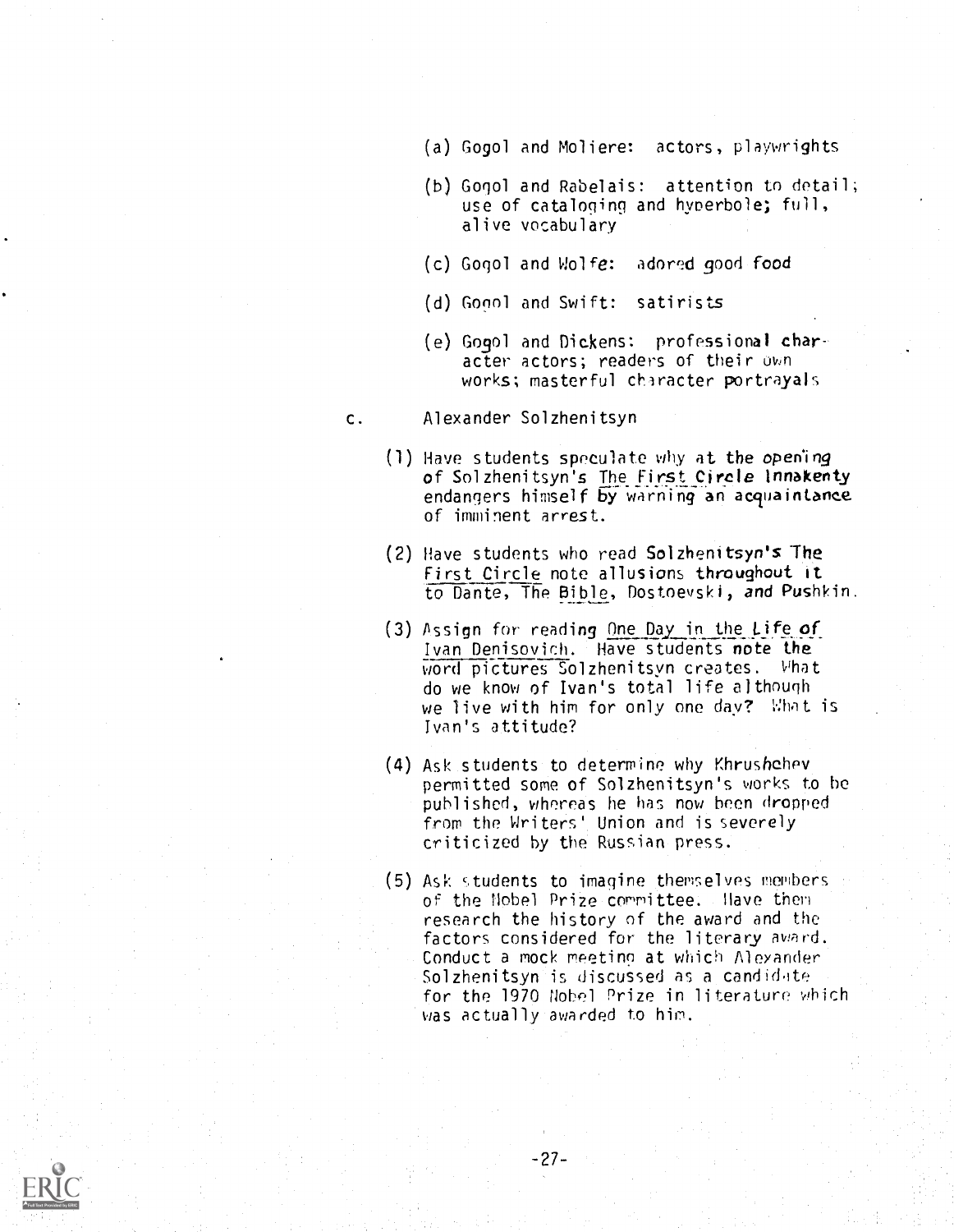IV. STUDENT AND TEACHER RESOURCES

A. State-adopted textbooks

Adventures in World Literature

Insight: Experience of Literature

P. Non-state-adopted texts

Jones, Thelma G., et al, eds. Literature of the World. New York: McGraw-Hill, 1963.

Miller, James E., et al, eds. Man in Literature. Glenview, Illinois: Scott, Foresran and Company, 1970. (Adopted 1973)

. Russian and Eastern European Literature.  $\blacksquare$ Glenview, Illinois: Scott, Foresman and COrran',1 1970. (Adopted 1973)

Mirsky, D. S. A History of Russian Literature Its Beginnings to 1900. New York: Vintage Rooks, 1958.

C. Reference materials

- Bainbridge, Henry. Peter Carl Faberge, Goldsmith and Jeweler to the Russian Imperial Court.
- Dostoevski, Iyodor. Brothers Karamazov. New York: Airmont, 1968.

Crime and Punishment. flew vont: New American Lihrary, 1964.

Idiot, The. New York: New American Library, 1969.

Notes from the Undernround. New York: Dell, 1969.

Duncan, David. Great Treasures of the Kremlin. New York: Abrams, 1968.

Florinsky, Michaet T. Russia: A Short History (2nd ed.) New York: Macmillan, 1969.

Gifford, Henry. Novel in Russia, from Pushkin to Pasternak. New York: Hutchinson University Library, 1964.

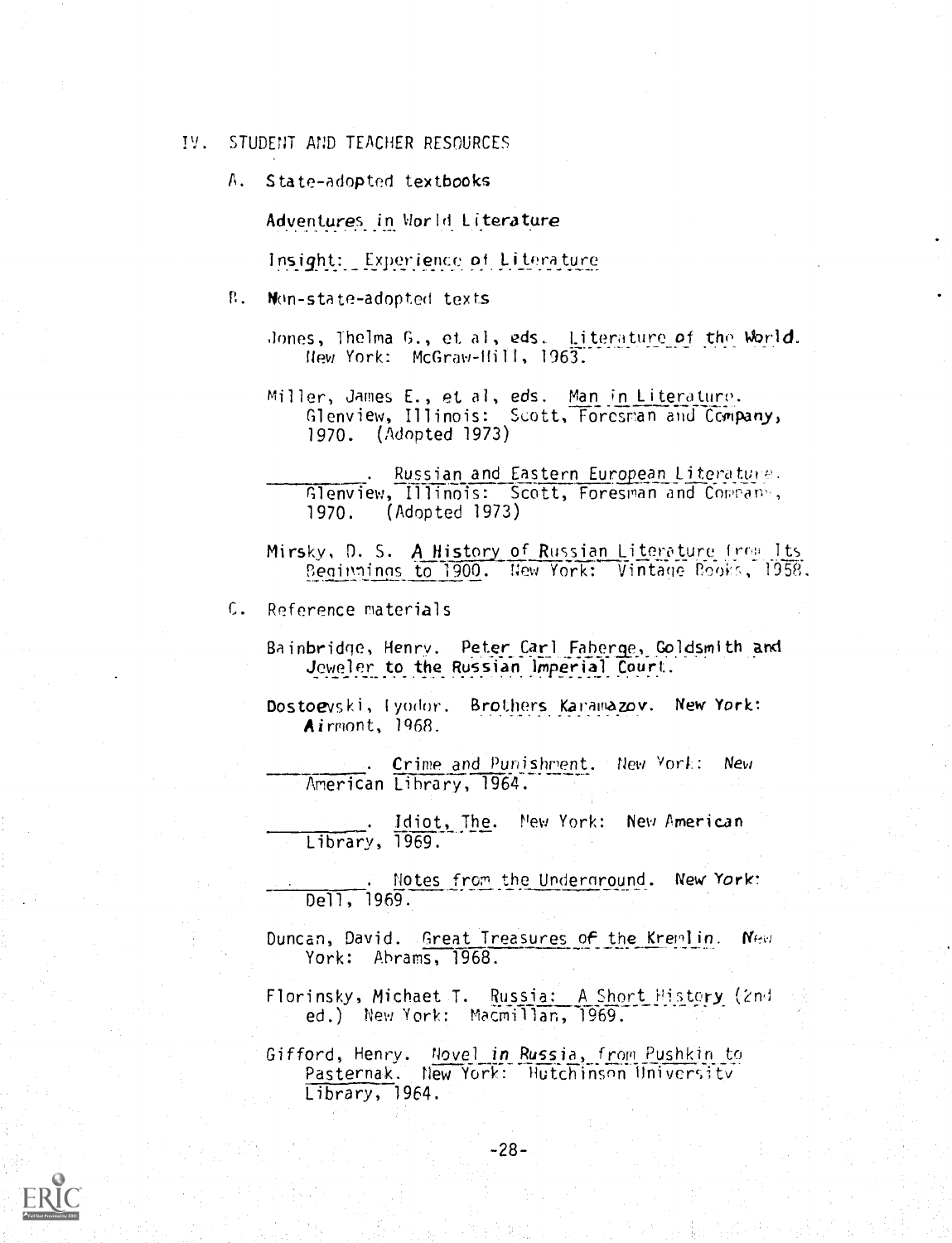- Ginshurg, Mirra, Trans. A History of Soviet\_ Literature. Garden City, New York: Noubleday and Company, Inc., 1963.
- Glenny, Michael. "No Regime Loves Great Writers. Life, June 23, 1972, pp. 42-44B.
- Gogol, Nikolai. Dead Souls. New York: New American Library, 1961.
- Gorky, Maxim. Reminiscences of Toistoy,\_Chekhov, Andreyev. New York: Hillary, 1969.
- Grohmann, W. Kandinsky.. New York: Abrams, 1969.
- Guerney, Bernard, comp. A Treasury of Russian Literature. New York: The Vanguard Press, 1943.
- MacAndrew, A. R. (trans.). Great Russian Short Novels. New York: Bantam, 1967.
- Martin, John Stuart. A Picture History of Russia. New York: Crown, n.d.
- Mirsky, Dmitri S. History of Russian Literature from its Beginnings to 1900. New York: Random, 1949.
- Mochulsky, Konstantin. Dostoevski: His Life and Mork. Princeton: Princeton University Press, 1965.
- Pasternak, Boris. Doctor Zhivaoo. New York: New American Library, 1970.
- Peter, Laurence J. and Raymond Hull. The Peter Principle. New York: Bantam, 1970.
- Reeve, Franklin D. Russian Novel: From Pushkin to Pasternak. New York: McGraw, 1966.
- Roos, James. "Shostakovich Reborn." The Miami Herald, Sunday, July 16, 1972, 2-H.
- Simmonds, George W., ed. Soviet Leaders. New York: Thomas Y. Crowell Company, 1967.
- Slonim, Marc. Outline of Russian Literature. New York: Oxford University Press, 1958.

Soviet Russian Literature: Writers and Problems. New York: Oxford University Press, 1954.

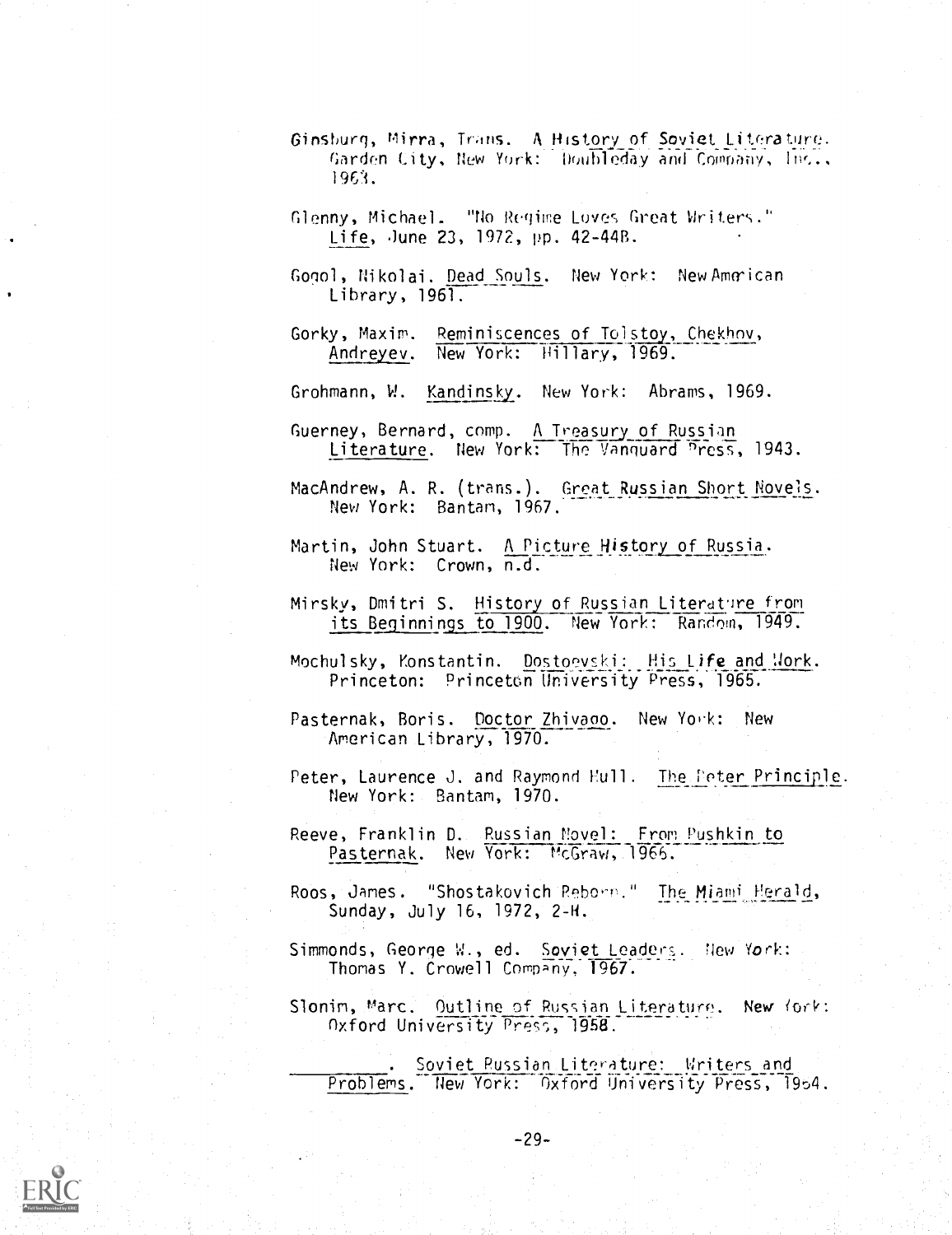Snowman, K. The Art of Carl Faberge. New York: Tudor, n.d.

Solzhenitsyn, Alexander. Artillery Barrage, The. Life, June 23, 1970, pp. 47-60.

. One Day in tho Life of Ivan Denisovich. New York: Dutton, 1963.

Steiner, George. Tolstoy or Dostoeysky, An Essay in the Old Criticism. New York: Vintage Books, 1959.

Tolstoy, Leo. Anna Karenina. New York: Dodd, Mead and Company, 1966.

. Resurrection. New York: Norton, W. W., and Company, 1965.

. War and Peace. Bridgeport, Conn.: Airmont Publishers, 1969.

Turgenev, Ivan. Fathers and Sons. New York: Washington Square Press, 1970.

Wasiolek, Edward. Dostoevsky, The Major Fiction. Cambridge, Massachusetts: The M. I. T. Press, 1964.

Yarmolinsky, Avrahm. Russians Then and Now. flew York: Macmillan, 1963.

D. Films

Khrushchev and Berlin, Pts. <sup>1</sup> & 2 (1-31495, 97)

Lenin and Trotsky. (1-31465)

Rise of Khrushchev, The, Pts. <sup>1</sup> & 2 (1-31499, 501)

Screen News Digest, Vol 10, Issue 4 (1-13235)

Soviet Russia: From Revolution to Empire (1-13326)

Stalin, Joseph V. (1-31574)

U.S.S.R: Family of Tashkent (Life on a Collective Farm) 1-13359)

U.S.S.R.: Pioneer Family of Bratsk (A Siberian City Is Born) 1-13355)